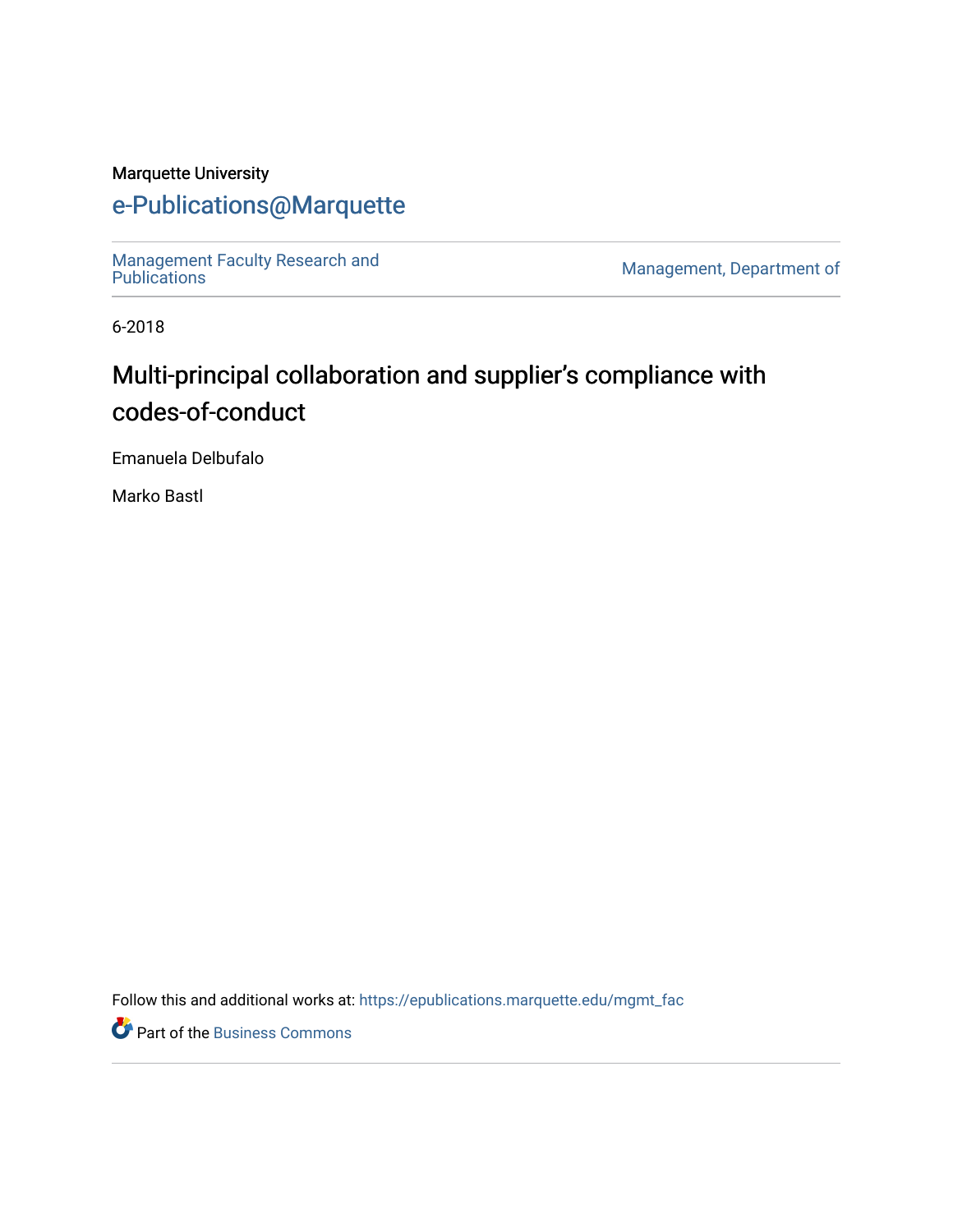# **Marquette University**

# **e-Publications@Marquette**

# *Management Faculty Research and Publications/College of Business Administration*

*This paper is NOT THE PUBLISHED VERSION;* **but the author's final, peer-reviewed manuscript.** The published version may be accessed by following the link in the citation below.

*International Journal of Logistics Management*, Vol. 29, No. 4 (June 2018): 1237-1254. [DOI.](https://www.emerald.com/insight/content/doi/10.1108/IJLM-09-2017-0222/full/html) This article is © Emerald and permission has been granted for this version to appear in [e-Publications@Marquette.](http://epublications.marquette.edu/) Emerald does not grant permission for this article to be further copied/distributed or hosted elsewhere without the express permission from Emerald.

# Multi-principal collaboration and supplier's compliance with codes-of-conduct

# Emanuela Delbufalo

Faculty of Economics, European University of Rome, Rome, Italy

# Marko Bastl:

Department of Management, College of Business Administration, Marquette University, Milwaukee, Wisconsin

# Abstract

## Purpose

The purpose of this paper is to articulate propositions on how collaborating multi-national corporations (MNCs) can manage their supplier base in order to reduce the risk of suppliers' non-compliance with shared codes-ofconduct.

## Design/methodology/approach

The study utilises a conceptual theory development approach. In doing so, it utilises key tenets of agency theory that are applied in a multi-principal–supplier relationship context and synthesised in a series of propositions.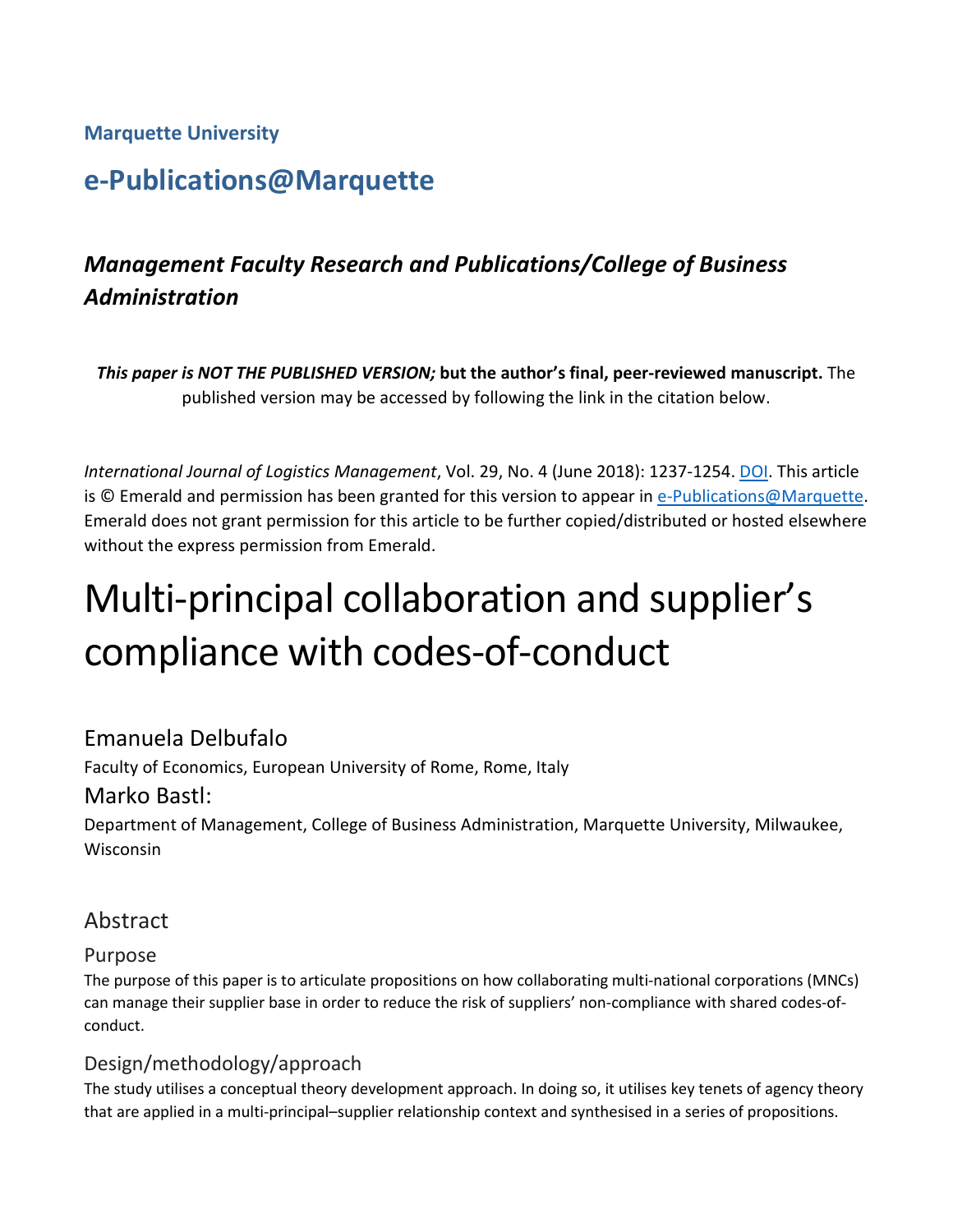## Findings

The study shows that MNCs have a variety of mechanisms for reducing the risk of suppliers' non-compliance by decreasing information asymmetry, increasing their bargaining power and simultaneously use of both rewards/sanctions, and reputation-based safeguards.

# Research limitations/implications

This is a conceptual theory development study, offering testable propositions, which have then to be empirically validated.

# Practical implications

The study showcases that managers of MNCs who find themselves in relationships with non-compliant suppliers have at their disposal a variety of mechanisms to reduce the risk of suppliers' non-compliance.

# Originality/value

This is one of the first studies that explore suppliers' non-compliance with codes-of-conduct at the level of a relationship, rather than a single firm. In this way it proposes a theoretical framework grounded in agency theory on managing relationships between multi-principal collaborators and their suppliers.

## Keywords

Sustainability, Corporate social responsibility, Agency theory, Europe, Asia, Buyer–supplier relationships, Conceptual research, Theory development, Supplier management, Supplier compliance

# Introduction

The widespread use of outsourcing, from low-cost economies and growing concerns about the social and environmental impacts of production and consumption, is fuelling interest in issues related to social responsibility, sustainable sourcing, environmental management and green supply chains (Hofmann *et al.*, 2015; Aguinis and Glavas, 2012; Hill and Rapp, 2014; Lee and Kim, 2009). Corporate social responsibility (CSR) initiatives traditionally have been taken over by multi-national corporations (MNCs), who hold most of the power in supply networks and are responsible for division of tasks between them and their network partners i.e. suppliers (Jenkins, 2001; Maloni and Brown, 2006).

As part of addressing social and environmental issues, a growing number of MNCs engage in collaborative initiatives with other firms operating in the same industry. One of the main purposes of these collaborative efforts is to develop shared codes-of-conduct aimed at managing and monitoring suppliers' compliance with ethically and socially responsible practices (Arya and Salk, 2006; Mele and Schepers, 2013). These codes stipulate, among other operational issues, that working conditions are safe and hygienic, child labour is not used, working hours are not excessive and wages/pay conditions are fair (Jiang, 2009). Moreover, the collaborative efforts between MNCs have also been seen as a way to establish common policies and action plans, design and encourage the development and adoption of joint best practices, and generally avoid exposing suppliers to potentially conflicting requirements (Aguinis and Glavas, 2012).

The evidence to date, however, shows that in spite of collaborative efforts between MNCs to develop and implement codes-of-conduct, suppliers' lack of commitment and non-compliance is still frequently present (Ciliberti *et al.*, 2009). In fact, "active commitment is a precondition for the successful implementation of the [codes], but the incentive to comply with [them] does not necessarily extend to all the actors in the chain" (Pedersen and Andersen, 2006, p. 228). For example, the Clean Clothes Campaign (2016) report shows that, after a ten-year long period of commitment to worker safety, the major apparel brands and retailers that are part of the Alliance for Bangladesh Worker Safety—including Gap Inc., Target, VF Corporation, Hudson's Bay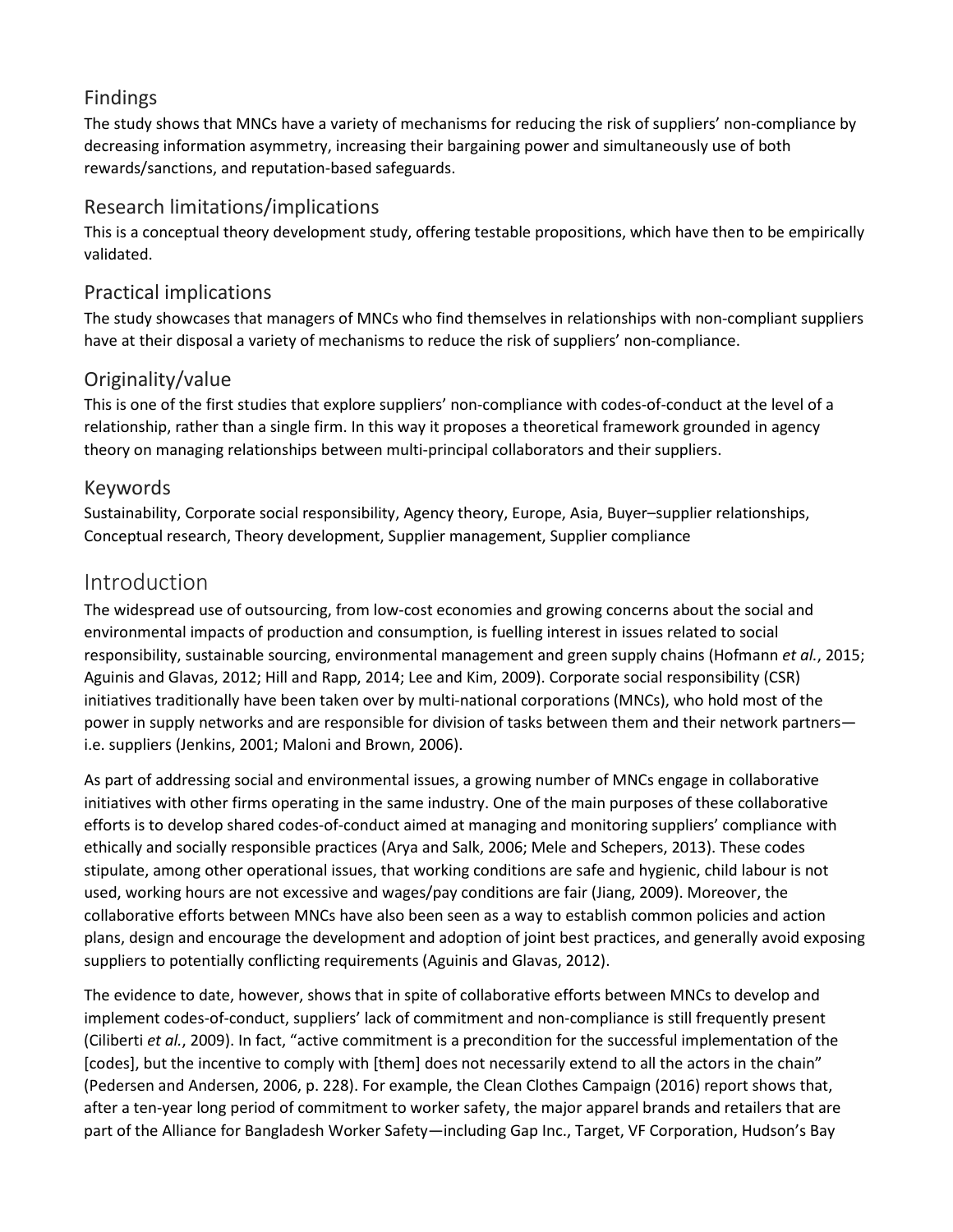Company and Walmart—are still struggling with massive suppliers' non-compliance, unsafe factories and hundreds of thousands of workers at risk. Large global brands (such as Adidas and Nike) experienced similar non-compliance problems with South Asian manufacturers of footballs with regard to child labour practices expressed in multi-stakeholders' codes-of-conduct (Lund-Thomsen and Nadvi, 2010). Suppliers' non-compliance can lead to serious consequences for MNCs resulting in consumer sanctions, negative press, capital loss and damage to a company's brand (Aguinis and Glavas, 2012; Seuring and Müller, 2008). Besides, non-compliant behaviours can negatively impact on suppliers' competitiveness and on their possibility to engage in transactions with MNCs highly committed to social and environmental issues (Mzembe *et al.*, 2016).

The intent of this study is to use a conceptual theory development approach in order to answer the following research question:

#### *RQ1.*

How, and under what conditions, could collaborating MNCs effectively manage relationships with their suppliers in order to decrease the risk of suppliers' non-compliance with codes-of-conduct?

In this way a well-established scholarly tradition of theory development is followed, which has been previously applied in the areas of buyer–supplier relationships and supply chain management (e.g. Bastl *et al.*, 2013; Choi and Wacker, 2011; Choi and Wu, 2009; Ketchen and Hult, 2011). In doing so, we turn to agency theory, which specifically focusses on the relationship between a principal and an agent that are engaged in cooperative behaviour, but have differing goals and asymmetric information (Eisenhardt, 1989; Mitnick, 1973).

This study makes two key contributions: first, this is one of the first studies that focus on the relationship between multi-principal collaborators and their suppliers in the CSR context—most studies to date examine this context from the single-firm position (e.g. Egels-Zandèn, 2014; Lund-Thomsen, 2008); second, the utilisation of agency theory enabled us to provide more nuanced insights into effective relationship management between multi-principal collaborators and their suppliers along the key tenets of the theory, namely, information monitoring, bargaining power and relationship safeguards, as opposed to treating relationships as monoliths i.e. adversarial or collaborative (Prosman *et al.*, 2016). The study also considers the utility of combining formal and informal control mechanisms to manage the tensions related to information sharing between collaborating principals. In this way, a robust and theoretically grounded foundation is offered for analysing this context, one currently missing from the extant literature. The study also has important managerial implications: it shows that managers of MNCs who are collaborating on joint codes-of-conduct to deal with non-compliant suppliers have at their disposal a variety of mechanisms to reduce the threat of opportunism. It also provides suggestions for addressing the potential tensions among collaborating competitors, a highly sensitive problem for MNCs operating in dynamic and turbulent environments.

#### Theoretical background

In this section, we define the scope of theorising that takes place in this study by introducing the multi-principal collaboration and suppliers' compliance in the CSR context and the key tenets of agency theory.

#### Multi-principal collaboration and suppliers' compliance in the CSR context

Multi-principal collaboration is defined as the "joint mobilization of resources and formulation of actions set up by organizations sharing common perspectives and needs about environmental and social issues" (Risso, 2012, p. 66). It is a form of horizontal inter-firm collaboration, which occurs between competing firms, and therefore different from traditional "vertical collaboration", which occurs between buyers and their suppliers in the implementation of CSR initiatives (Peloza and Falkenberg, 2009).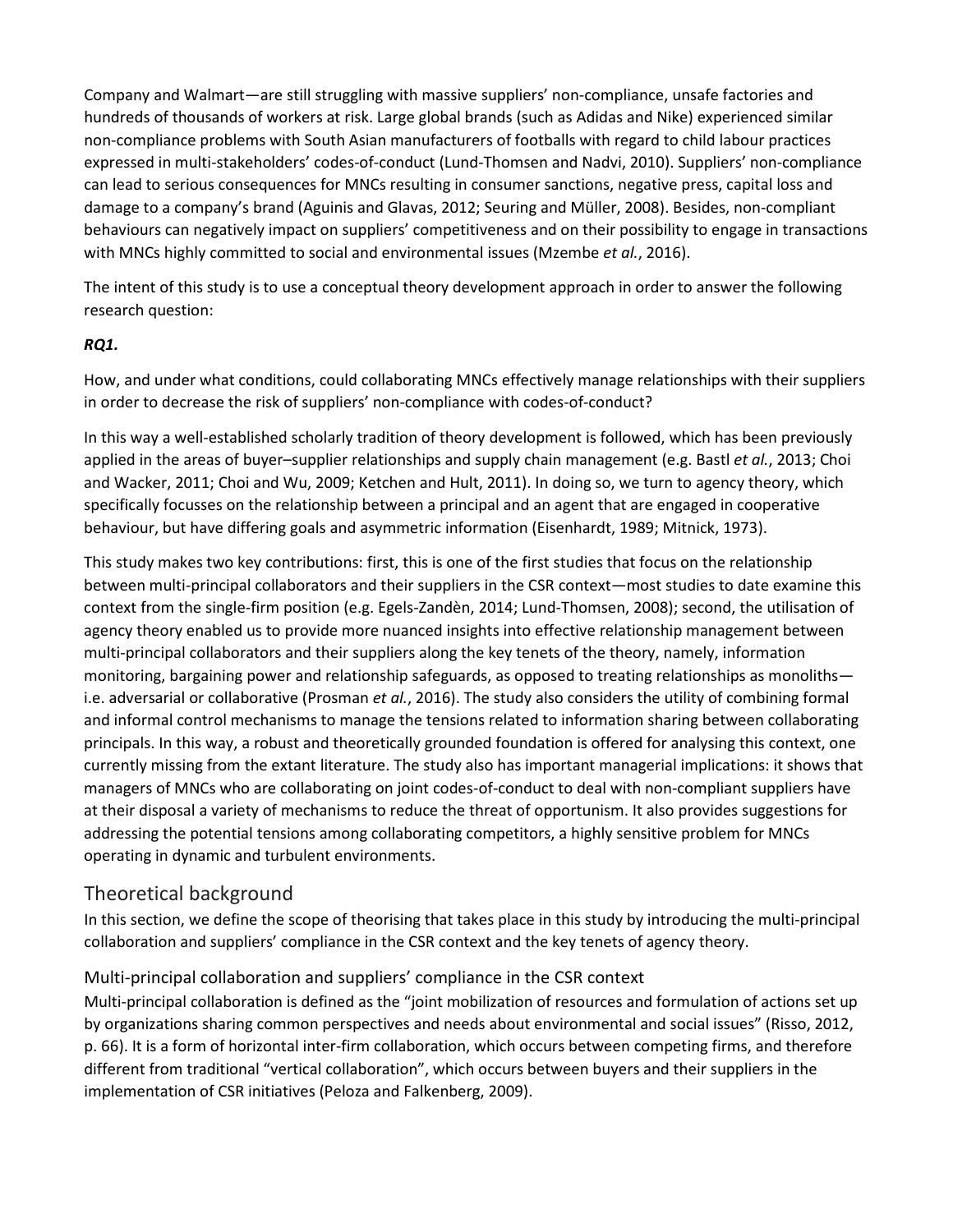The extant literature suggests that there are several underlying rationales why MNCs engage in multi-principal collaboration for development and implementation of shared codes-of-conduct: from the buyers' (i.e. MNCs') standpoint, multi-principal collaboration aims to reduce market and sourcing risks in situations where control over the supply base by buyers is difficult (Lee and Kim, 2009). This is the case, for example, in supply chains characterised by arm's-length relationships, standardised products and price reduction pressures (Risso, 2012), low levels of supply chain transparency and reduced collaborative attitudes of suppliers (Jiang, 2009). Moreover, it aims to increase buyers' collective leverage and sharing of monitoring costs, which are considerable, given the complexity of fixing environmental deficiencies and the sheer number of suppliers (Blome and Paulraj, 2013). For example, in 2007, Nike began working with like-minded buyers, such as Levi Strauss and Adidas, on environmental, health and safety audit report sharing, monitoring and remediation of their common Chinese apparel suppliers (Plambeck *et al.*, 2012). Through multi-principle collaboration, MNCs expect to derive from suppliers' better environmental performance information in a more systematic way than they garnered in the early days of compliance evaluation, when they developed monitoring programmes individually. They also expect to alter the perceived incentives structure, thus increasing the suppliers' participation in the implementation of codes-of-conduct (O'Rourke and Brown, 2003).

From the suppliers' standpoint on the other hand, a multi-principal collaboration aims to rationalise the monitoring and auditing activities, homogenise CSR objectives and standards, and obtain more effective support (in terms of action plans) from the buyers in fixing social and environmental deficiencies (Egels-Zandèn, 2014). This is evident, for example, in commentary from Luen Thai's managers, who continuously complained of having to spend more time and resources attending to audits and writing corrective action plans for a multiplicity of different buyers than focussing on correcting issues found in previous audits and improving their overall social and environmental performance (Plambeck *et al.*, 2012).

However, in spite of MNCs' initial enthusiasm, several issues have been permeating the implementation of shared codes-of-conduct with their suppliers and strongly reduce the suppliers' compliance (i.e. the degree of adherence of suppliers' decisions and operations to the standards and metrics reported in the MNCs' codes-ofconduct) (Montabon *et al.*, 2016). One example of such issues is the risk of opportunism and information appropriation, as MNCs can utilise the information provided by the suppliers for their own purposes, with the aim of increasing suppliers' dependence and compromising the relationship (Fernandez and Chiambaretto, 2016). Furthermore, suppliers' degree of commitment to the adoption of codes-of-conduct is not uniform. In fact, anecdotal evidence suggests it may vary significantly, as some suppliers welcome collaborative actions and monitoring, while others feel uncomfortable with them, at least initially. As stated in the work of Plambeck *et al.* (2012, p. 48) "The experience of having a group of auditors simultaneously poring over a factory's records can be intimidating for suppliers. As a result, it pays to start off [multi-principal collaboration] slowly to accustom suppliers to the concept and see its benefits. This may mean simply sharing findings about a factory in the beginning rather than immediately conducting joint on-site audits". Such varying degrees of commitment can introduce tensions in the relationship between MNCs and non- or less committed suppliers, which requires a carefully considered approach to relationship management and roll-out of codes-of-conduct. Finally, it is not uncommon to find suppliers whose primary interest is in obtaining legitimacy and creating a perception of compliance with codes-of-conduct, rather than fully implementing the practices prescribed in the actual codes (cf. Egels-Zandèn, 2007, 2014). Reasons for this discrepancy are multiple, amongst those most often cited are: negative impact of CSR standards on suppliers' production costs and responsiveness (Jiang, 2009; Ngai, 2005); multiple CSR requirements from different MNCs which increase confusion and uncertainty in the buyer–supplier relationships (Locke *et al.*, 2007); ineffective incentives structure for suppliers to comply with the codes (Armbruster-Sandoval, 2005); difficulties in communication and information sharing between buyers and suppliers, due to cultural and physical distance (Jiang, 2009); and ineffective MNCs' monitoring systems (Jiang, 2009; Lund-Thomsen, 2008).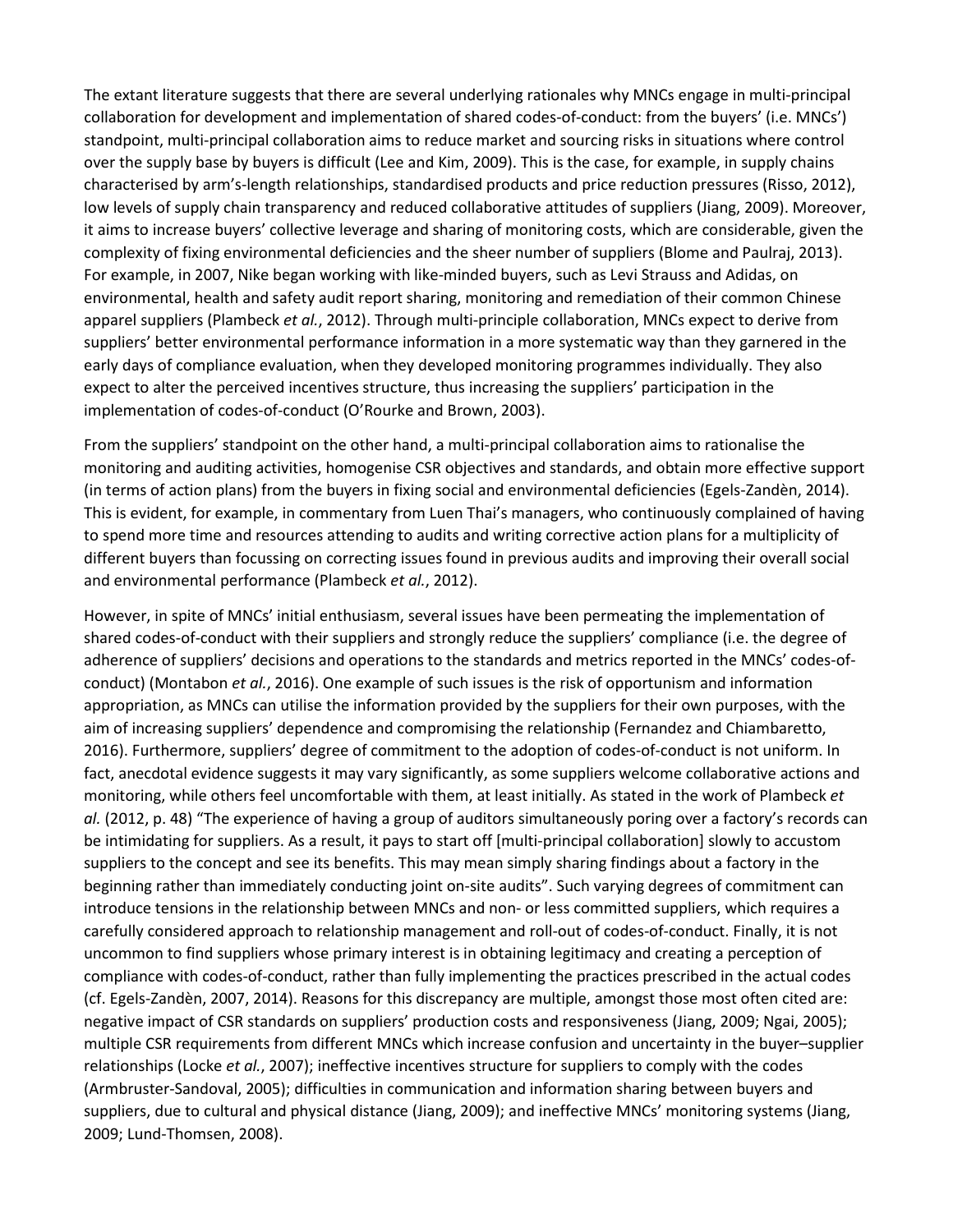Given the critical need for supply chain actors' compliance with codes-of-conduct and the rather mixed success rate that multi-principal collaboration on codes-of-conduct has had to date, calls for a deeper, more systematic understanding of the surrounding issues. In response to this we turn to agency theory as a theoretical lens through which we theorise: how and under what conditions could collaborating buyers effectively manage relationships with their suppliers in order to decrease the risk of suppliers' non-compliance with codes-ofconduct. We begin by first introducing the key tenets of agency theory.

#### Agency theory

Agency theory concerns the study of problems that arise when one party (the principal) delegates authority—in terms of decision making and control over specific tasks or activities—to another party (the agent) (Eisenhardt, 1989; Mitnick, 1973). The theory focusses on relationships in which principal and agent are engaged in cooperative behaviour, but have differing goals and attitudes towards risk.

The principal–agent relationship is affected by (agency) problems, i.e. problems of the principal arising because the agent has different objectives (goal conflict) and private information about its intentions, abilities and behaviour (information asymmetry). Two agency problems exist: misrepresentation of ability (adverse selection) and lack of effort (moral hazard), both of which are attributed to the agent (Saam, 2007). When an agency problem exists, principals have two basic choices: reduce/eliminate goal conflict; or reduce/eliminate information asymmetry (Whipple and Roh, 2010). In the first case, the principal must incentivise the agent in a way that encourages the latter to act consistently with the former's interests, thus aligning the goals of both (Eisenhardt, 1989; Jensen and Meckling, 1976). Incentives could be offered in the form of an outcome-based contract whereby "the agent is compensated solely on the basis of performance outcomes" (Lassar and Kerr, 1996, p. 615), or behaviour-based contracts, which "identify the specific behaviours expected of the agent" (p. 616). In the context of buyer–supplier relationships, outcome-based contracts would typically involve some type of price premium in order to "make cheating unprofitable" (Mishra *et al.*, 1998, p. 280), such as cost-plus incentives and/or risk-sharing mechanisms. Behaviour-based contracts consider—and detail—specific behaviours required by the buyer and "may impose restrictions on variables such as inventory levels, range of products stocked […]" (Lassar and Kerr, 1996, p. 616).

In order to reduce/eliminate the information asymmetry, the principal can utilise a behaviour-based contract to try to stimulate the agent's appropriate behaviour (Eisenhardt, 1989; Whipple and Roh, 2010). Both behaviourbased and outcome-based contracts are associated with (agency) costs, strictly commensurate with a number of relationship-specific factors, such as the complexity of the task, the ability to monitor and the degree of uncertainty (Arrow, 1985). These costs arise because both parties in the relationship (principal and agent) are assumed to hold self-serving interests and the contracts used to align those interests are *per se* incomplete. As a consequence, the principal requires additional mechanisms to mitigate the enduring agency problems (adverse selection and moral hazard). In line with the phenomena of interest and objectives of this research, we focus on three specific mechanisms able to reduce information asymmetry and goal conflict, both responsible for the two agency problems in the principal–agent relationship. We explain the effects of these mechanisms next:

1) Information monitoring systems: these serve to control the agent and are seen as a typical solution to information asymmetry (Jensen and Meckling, 1976). When the principal systematically collects information on the agent's activities, the agent is more likely to behave in the interests of the principal as the principal has information to verify the agent's behaviour (Eisenhardt, 1989). Efficient information monitoring makes it more difficult (and less convenient) for the agent to evade control and misrepresent its abilities. In contrast, it significantly motivates the agent to take appropriate actions and behaviour, thus reducing both adverse selection and moral hazard problems. However, the development of an effective information monitoring system generates costs to the principal and is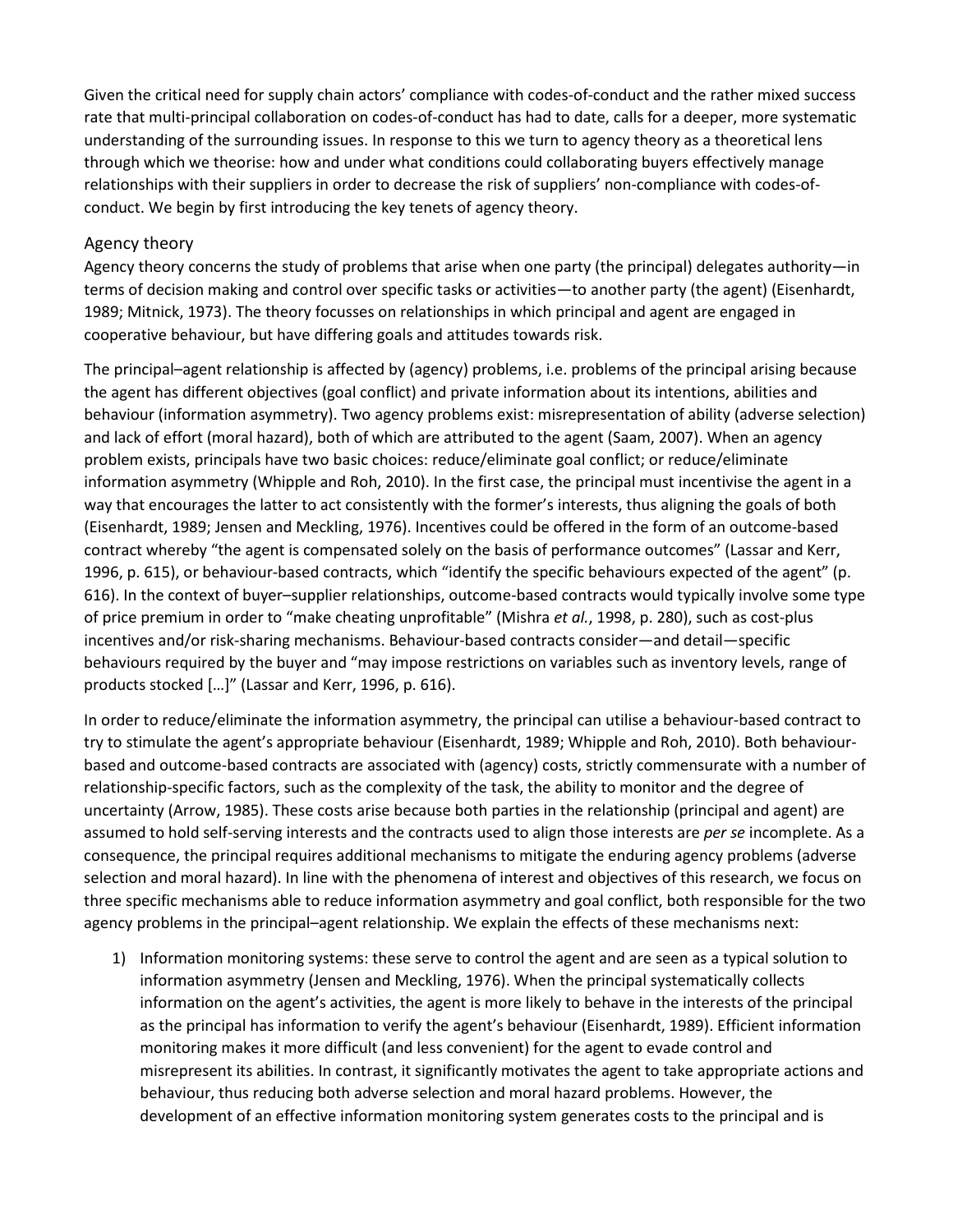subject to some degree of uncertainty as perfect monitoring is unrealistic. As pure information monitoring systems are often inefficient, they may be complemented by safeguards such as rewards and sanctions.

- 2) Asymmetry of bargaining power: if principal and agent interact, both exert bargaining power on each other. The principal exerts power if he/she changes the belief, attitude or behaviour of the agent (e.g. by implementing a monitoring system); the agent exerts power if he/she changes the belief, attitude or behaviour of the principal (e.g. by giving or hiding some information from the principal). Agency theory makes implicit assumptions on the power relationship between principal and agent, and assumes an asymmetry in bargaining power in favour of the principal. In fact, by offering the agent different contracts (which vary the risk and returns of the agent) or by designing incentives to discourage opportunism, the principal manipulates the agent's social environment. By virtue of having greater bargaining power, the principal is able to design specific behaviour settings in which the agent may not only give information which was hidden before, but may also change the agents' behaviour to align it with the principal's goals (Saam, 2007). Such an imbalance of power in favour of the principal is essential to reduce the goal conflict issue, thus mitigating the moral hazard problem.
- 3) Safeguards or protective mechanisms: safeguards are the "means to ensure that an agent fulfils the obligations according to the agreement" (Koch, 1995, p. 8). The common rationale for safeguards is that "the agent functions as a utility maximizer and the safeguards therefore all contain some aspect of formal, standardised and foreseeable economic incentive, either positive or negative" (Eriksen and Jessen, 2009, p. 32). The safeguards are a means to reduce goal conflict by making it economically prudent (or convenient) not to behave opportunistically and by making the principal able to impose serious economic consequences on the agent (Buvik and Reve, 2002). Typical examples of safeguards are: rewards and sanctions, reputation effect and third-party intervention (Bergen *et al.*, 1992).

In the next section, we apply agency theory in the multi-principal–supplier context.

#### Agency theory in the multi-principal–supplier context

In this section, agency theory is applied in the context of the multi-principal–supplier relationship. We do this by discussing key assumptions of agency theory in this context, which is then followed by the synthesis of our theorising in the set of propositions, addressing the following key aspects of the multi-principal–supplier relationship: information monitoring, bargaining power and relationship safeguards.

#### Key assumptions of agency theory in the multi-principal–supplier context

Agency theory has been widely applied in supply chain management, exploring phenomena such as information sharing, incentive alignment and risk management (Bergen *et al.*, 1992; Fayezi *et al.*, 2012). In the context of CSR and codes-of-conduct, it has been applied to manage supplier quality fade issues (Whipple and Roh, 2010) or to safeguard CSR decisions (Pedersen and Andersen, 2006). The theory is useful to analyse many other business settings where cooperating parties are experiencing agency problems that have arisen from goal conflict and information asymmetry (Eisenhardt, 1989). This is the case when MNCs implement a code-of-conduct in buyer– supplier relationships and expect compliance. When applying agency theory in such context, the initiator (i.e. the buyer) is considered to be the principal and the supplier the agent. In the context of our study, the role of a principal is assigned to a collaborative MNC, and the role of an agent to a supplier. Violations against the preagreed code-of-conduct can be seen as supplier's opportunistic behaviour.

The agency problems in this context originate from the imbalanced distribution of costs and benefits: while the positive return associated with a CSR strategy will benefit the buyer more than the suppliers, the costs associated with complying with the initiative are equally distributed among all the actors (Barrientos, 2002). Such an imbalance, if not dealt with by the buyer, is a strong cause of opportunistic behaviour (Eriksen and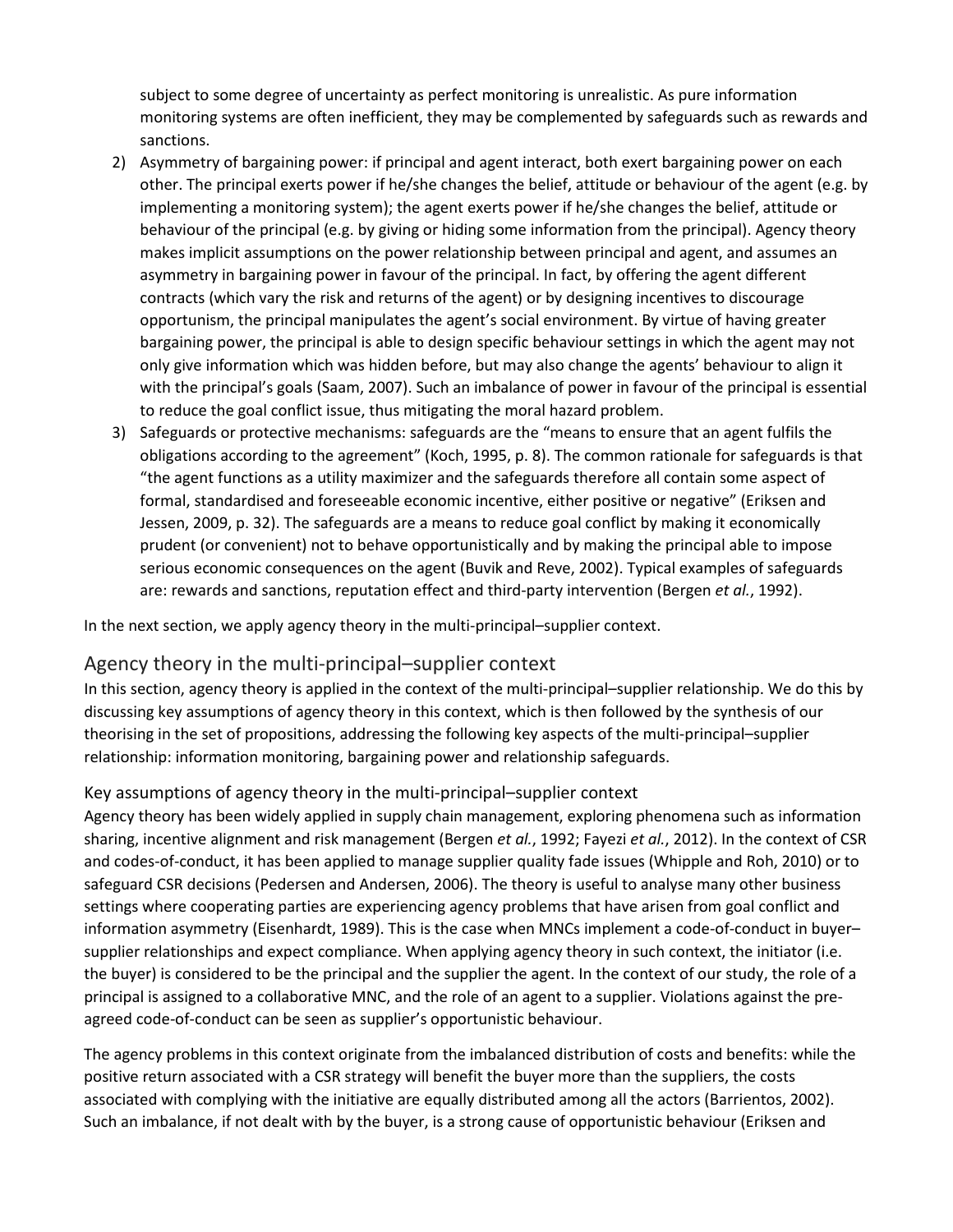Jessen, 2009). Furthermore, suppliers entering into contractual relationships with many large buyers may be confronted with multiple CSR strategies that incorporate different standards and requirements with which they need to comply (Andersen and Skjøtt-Larsen, 2009). This entails additional costs for suppliers and thus an additional threat of opportunism. In such situations, the information asymmetry between buyer and supplier places the buyers at risk and provides the suppliers with the ability to evade some aspects of the relationship (by misrepresenting their ability or limiting their efforts).

In order to mitigate the principal's vulnerability and considering the low-outcome uncertainty of the situation (since the outcome is mostly a function of the supplier's performance rather than external factors outside the supplier's control), a hybrid contract with both behavioural and outcome elements is appropriate (Whipple and Roh, 2010). The code-of-conduct fulfils this function as it contains both behaviour-based and performancebased targets (Erwin, 2011). The buyer develops a code-of-conduct to reduce the suppliers' ability to shirk and thus mitigate the asymmetry of information between them. However, an additional element of agency theory needs to be addressed: goal conflict or motivation to cheat. In a situation of high goal conflict, as the one being considered here, buyers should contemplate taking additional action beyond the code's provisions (Whipple and Roh, 2010).

In the next section, we examine multi-principal–supplier relationships through the lens of key tenets of agency theory. The analysis begins by focussing on shared information monitoring systems as a mechanism for the reduction of information asymmetry, then moves on to the role of bargaining power in relation to principal– agent goal conflict, followed by the role of relationship safeguards, and concludes with information-sharing tensions between the collaborating principals.

#### Multi-principal–supplier relationship and information monitoring

In buyer–supplier relationships, the actors have access to different, often insufficient, information about their partners' behaviour. This asymmetric information between interacting parties affects the degree of risk in the relationship and represents a central issue to consider. In an ideal situation, perfect information would reduce the threat of opportunism as it would make it easier to detect actors' opportunistic behaviour (Petersen, 1993). The principal would therefore employ a behaviour-based contract and compensate the agent accordingly (Eisenhardt, 1989).

While information does not in itself possess the characteristics of a safeguard, it does act as a means necessary to enable the safeguards to function. As such, an information acquisition system is a vital part for the effectiveness of codes-of-conduct implementation and for the suppliers' monitoring process. As shown by Eriksen and Jessen (2009), obtaining wanted information concerning suppliers' behaviour in distant geographic areas is costly and time-consuming. This is particularly true if the intervention of a specialised partner with a deeper knowledge of the context and with distinctive competences is needed. For the information acquisition process to be effective it has to be employed on a large scale, which implies considerable resource expenditure that a single organisation might not have.

A multi-principal collaboration addresses these problems as it reduces complexity, information search risks and overall costs of obtaining information from suppliers. The collaborating buyers often put together tangible and intangible resources to develop collective information gathering processes, presenting themselves as a unique voice to suppliers. For example, in the apparel industry Adidas, Nike and Levi Strauss use the Fair Factories Clearinghouse's (FFC) compliance database to store and share suppliers' compliance performance information. The FFC enables members to share factory audit reports and corrective action plans, thus increasing the quality and efficiency of both buyers' and suppliers' efforts. In 2011, Adidas reported that through the FFC, it managed to significantly improve collaboration with other corporations by harmonising or creating common information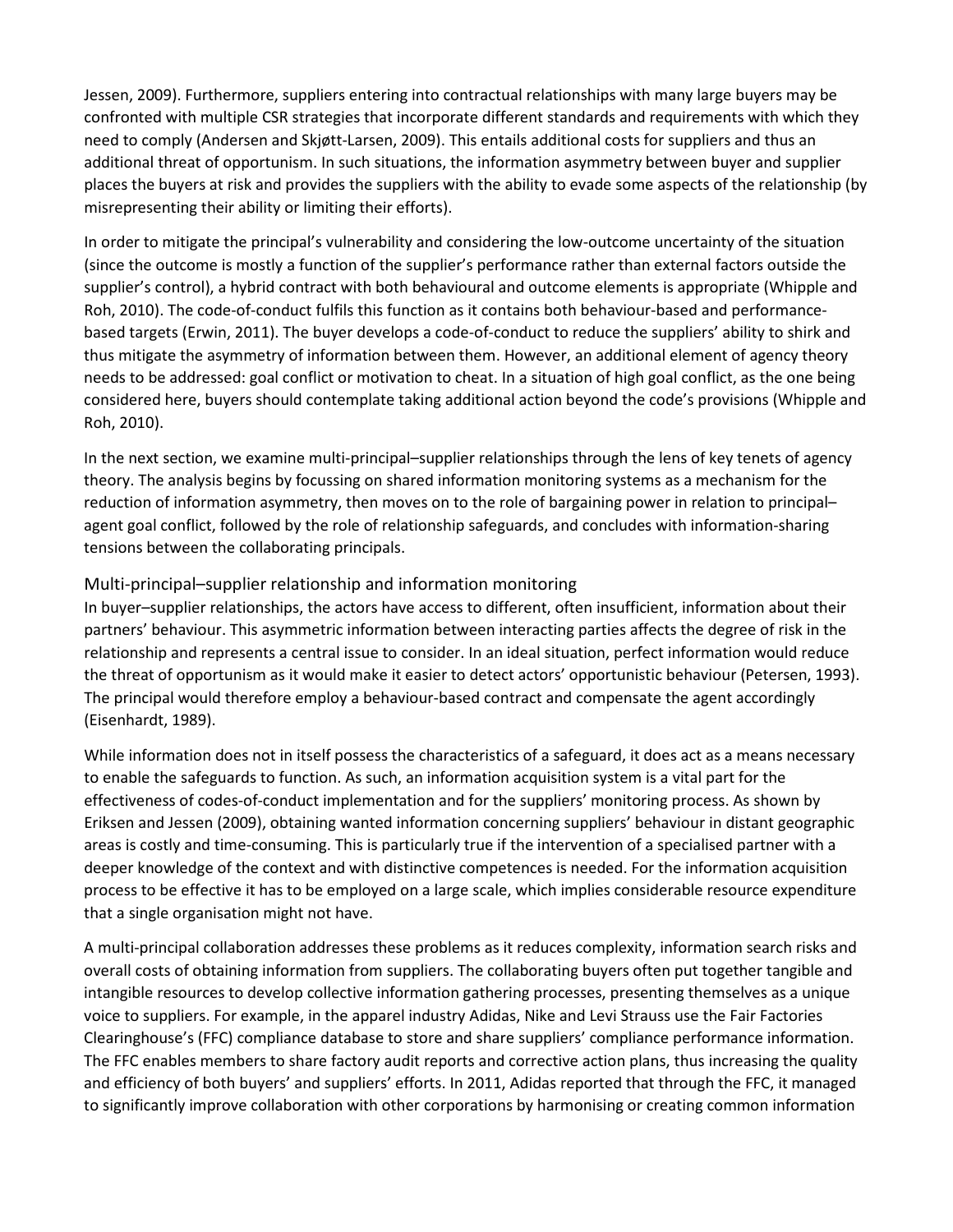gathering practices in shared factories located in Brazil, Egypt, Honduras, Indonesia, Israel, Mexico and Turkey (Porteous *et al.*, 2012).

Moreover, companies use multi-principle collaboration as a means of increasing the quality of collected information on suppliers' compliance with codes-of-conduct, which ultimately results in increased transparency and decreased information asymmetry between principals and agents. This is showcased in the Sustainable Apparel Coalition, where members including Adidas, Coca-Cola, Gap, H&M, Levi's, Nike, Puma, in July 2012 launched "The Higg Index"—a self-assessment tool to help firms evaluate suppliers' products, facilities, processes and materials used, based on a range of environmental and social parameters. In addition to being for internal analysis purposes, the index is also used as a benchmark for existing CSR schemes, thus providing firms with a basis for comparison and improvement (Sustainable Apparel Coalition, 2017).

Both the reduced costs of information gathering and the increased quality of collected information about suppliers' behaviours contribute to the ease of detection of potential suppliers' opportunistic behaviour and therefore enable buyers to employ corrective mechanisms and rewards to compensate suppliers accordingly. Moreover, the collaborative nature of work between the principals fosters more effective and efficient information dissemination about suppliers' behaviour. The information sharing concerning suppliers' performance among collaborating principals enhances the quantity of information available, which contributes to the reduction of information asymmetry and discourages suppliers from non-compliant behaviour. Given the preceding theorising, the following proposition is presented:

#### *P1.*

Supplier's compliance with codes-of-conduct will increase when multi-principal collaboration results in the decrease of information asymmetry between the principals and the supplier.

Buyers can gather information on suppliers' compliance with CSR policies by themselves (using internal auditors) or by using a third party. Third parties are usually specialist companies or institutions, possessing unique competences related to a specific geographical or institutional context, which buyers do not necessarily possess. MNCs' decision to include third parties in CSR initiatives is primarily driven by two factors: first, MNCs may be unable to account for all contingencies (e.g. labour legislation specifics, particular environmental compliance) to formulate the compliance rules in such a way that involved parties (buyers and suppliers) would interpret them in the same way. If the ambiguity and risk of misinterpretation pertains, buyers run the risk of not being able to recognise (and prove) that suppliers have not complied with the agreement (Milgrom and Roberts, 1992). In such a situation, the role of a third party serves as a protective mechanism in reducing the code's ambiguity and preventing violations of the code-of-conduct through a correct interpretation of the policies and standards. Second, buyers may use third parties for the monitoring of supplier's compliance and ensuring transparency and objectivity in information acquisition and elaboration, not only with regard to the suppliers but also for the collaborating MNCs. The presence of a third party provides indirect assurance that none of them tries to dissimulate, appropriate or take exclusive advantage of valuable information (Pedersen and Andersen, 2006).

Inclusion of third parties in the formulation of compliance rules and suppliers' monitoring is not without risks. O'Rourke (2002), for example, showed that third parties' failure to accurately assess suppliers' compliance with codes-of-conduct decreases buyers' ability to make fully informed strategic decisions and subjects these firms to the risk of negative reputational consequences (Short *et al.*, 2015). In fact, failure of the third party to provide the collaborating buyers with accurate and relevant information about suppliers' compliance with codes-ofconduct increases information asymmetry between the buyer and supplier, and consequently increases the risk of supplier's non-compliance.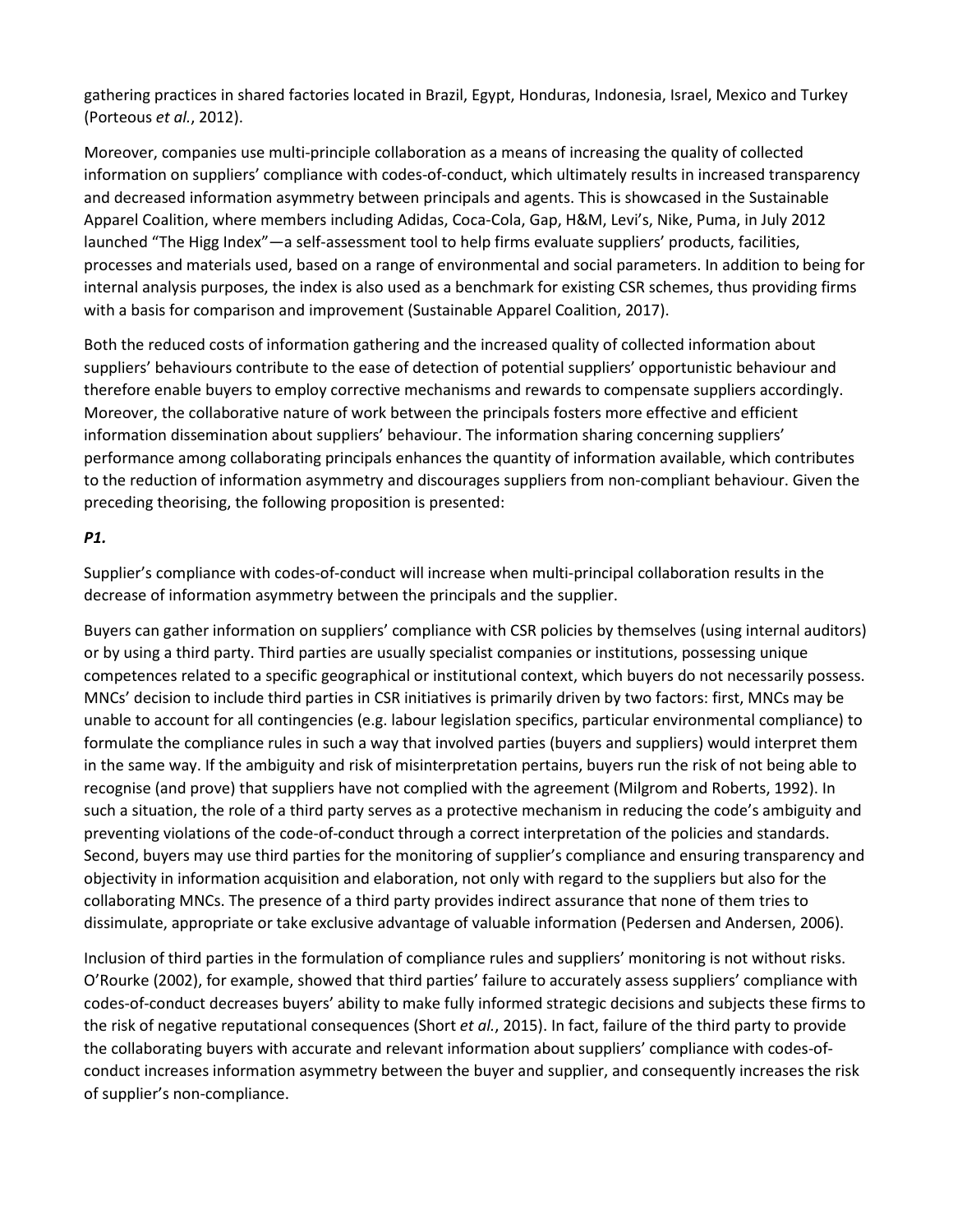In order to increase the accuracy of third party monitoring (and thus obtain the benefits from their inclusion), collaborating buyers have two key options (Whipple and Roh, 2010): adoption of behavioural-based contracts, or adoption of monitoring protocols. A behaviour-based contract is suitable in situations with high levels of outcome uncertainty, which in the CSR context stems from changes in government policies, economic climate, competitor actions and other uncontrollable factors which can negatively affect the third party's monitoring ability. Furthermore, auditing activities are, by nature, characterised by a degree of uncertainty because they require a certain degree of collaboration from the audited suppliers, which are not always open to information sharing or available to take part in the process. Monitoring protocols on the other hand aim to assure the programmability of the third-party activities (O'Rourke, 2002). Programmability is defined as the degree to which appropriate behaviour by the partner can be specified in advance (Eisenhardt, 1989). Agency theory suggests that the behaviour of a partner engaged in more programmed jobs is easier to observe and evaluate (Eisenhardt, 1989). Thus, the more programmed the task of a third party, the easier it is to evaluate its behaviour in the monitoring activity. For example, the Validated Audit Process, established in 2009 by the Electronic Industry Citizenship Coalition, includes standard specifications for the third parties involved in the monitoring such as, detailed instructions for auditee preparation, auditee corrective action plan management and code interpretation, with the aim of making the monitoring process transparent and homogeneous (EICC, 2016).

In the situation considered here, the most efficient decision is to combine the two options above. In fact, if the contracts with the monitoring third party are not designed carefully, opportunistic behaviour may occur in the unmeasured areas, so that the spirit of the contract may be lost. However, even if the third parties possess the "right" skills to perform an accurate monitoring, they may still fail to use them if information asymmetry allows such actions and if there are cost savings involved (Mishra *et al.*, 1998). The combination of behaviour-based contract and monitoring protocols ensures that the actions of the third party can be specified in advance and behaviour parameters defined up front, easing the task of measuring that behaviour. As Eisenhardt (1989, p. 58) proposed: "When the Principal has information to verify Agent behaviour, the Agent is more likely to behave in the interest of the Principal". Besides, the combination of the two options reduces the uncertainty in the relationship between collaborating buyers and the third party, thus assuring the third party's success in accurately assessing suppliers' compliance with codes-of-conduct. The third party's ability to provide the collaborating buyers with accurate and relevant information about suppliers' behaviour reduces information asymmetry in buyer–supplier relationships, and consequently decreases the risk of suppliers' non-compliance.

Considering the above, the following proposition is presented:

#### *P2.*

Supplier's compliance with a code-of-conduct will increase when the relationship between multi-principal collaborators and the monitoring third party is governed by a behaviour-based contract combined with a monitoring protocol assuring task programmability.

#### Multi-principal–supplier relationship and bargaining power

Bargaining power in a buyer–supplier relationship is a combination of market power and resource power (Buvik and Reve, 2002). Market power is an actor's ability to influence another actor due to his/her economic importance or the degree of market concentration, where the resource power is determined by the importance that the relationship has for the parties involved.

Traditionally, agency theory dedicates little attention to the consideration of asymmetries of power between parties. The rationale for this is rooted in the notion that by designing the right contract, considerations of power asymmetry between principal and agent should become redundant (Perrow, 1986). The assumption of a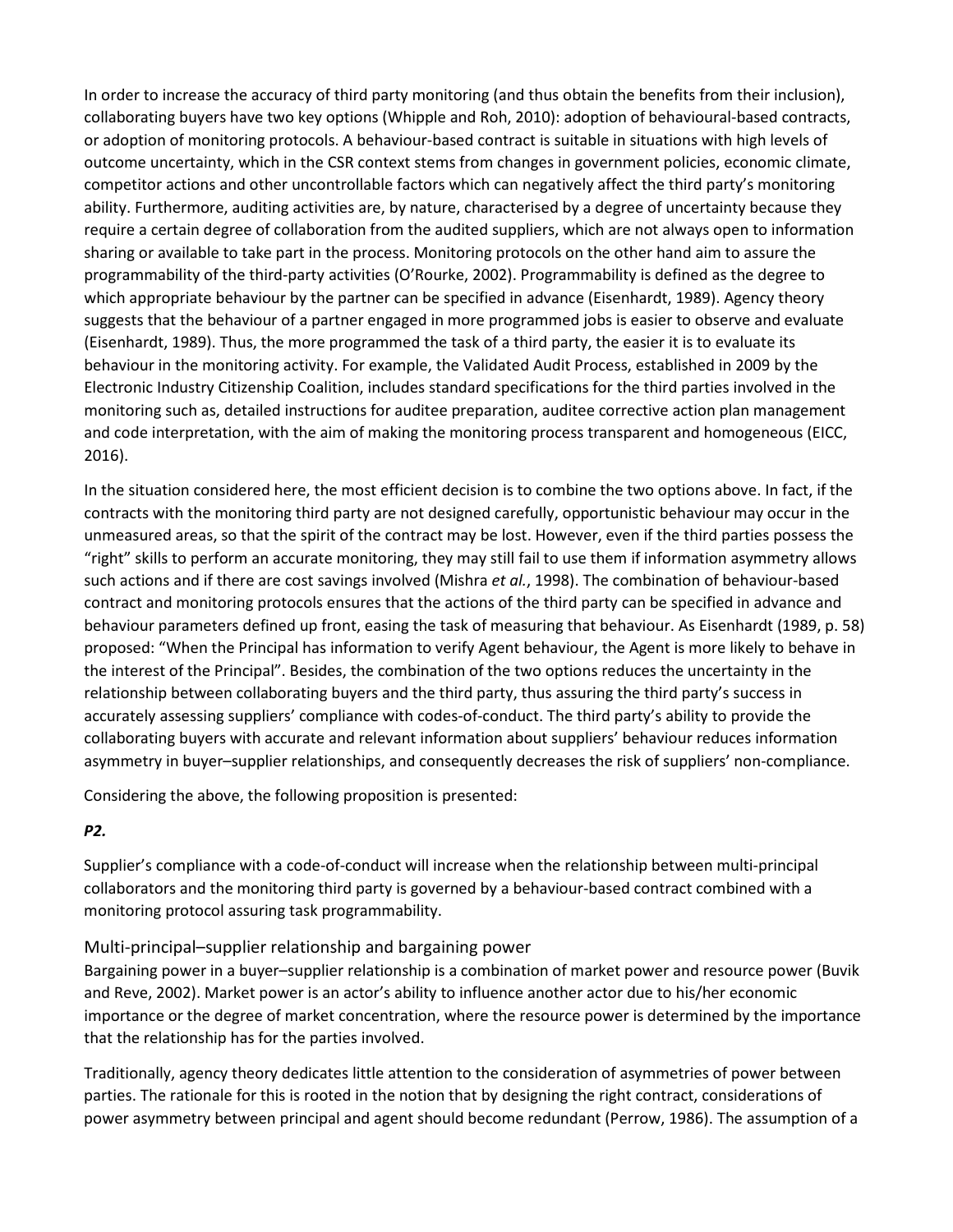risk-averse agent (Eisenhardt, 1989) locks the role of bargaining power into a static explanation in which the principal—due to its more neutral attitude towards risk—is less dependent on the agent, while the agent—due to its risk aversion—is more dependent on the principal (Tomkins, 2001).

However, in a buyer–supplier relationship this issue may be different. First, unlike the traditional agency theory assumption, suppliers are not necessarily risk averse. Suppliers can diversify their risks by developing relationships with a range of different buyers within the same industry. In doing so, the suppliers—not highly dependent on a single buyer—have less incentive to follow CSR standards because the risk of non-compliance is diversified away. Second, it will be difficult to transfer risk from buyer to supplier in a way that will leave the buyer exempt from risk, as assumed in traditional agency theory, e.g. any CSR violation by the supplier will affect the buyer at least as much as it can affect the supplier (Eriksen and Jessen, 2009). This is due to the assumption that the exposure to non-compliance causes most damage to the brand of the company closer to the endconsumer, rather than to the supplier further upstream in the supply chain (Barrientos, 2002). Thus, we argue that an important driver for suppliers' non-compliance with a code-of-conduct is the asymmetry in bargaining power between the principal/initiator and the agent/supplier, skewed towards the supplier.

As the initiator of a code-of-conduct is not a single corporation but a number of large buyers (competitors in the same industry), the possibility of diversifying the risk of non-compliance by the suppliers decreases. Equally, the negative response to CSR requirements by each supplier may result both in collective and more coordinated corrective actions promoted by a multiplicity of buyers. Furthermore, non-compliant behaviour damages many business relationships between supplier and collaborating buyers. By developing common standards and CSR practices, MNCs act as a "homogeneous" organisational entity with regard to social and environmental issues. This results in MNCs' increase of market power and their collective importance for suppliers, which, in turn, enables them to exert a stronger influence over suppliers' incentives to follow CSR requirements and comply with the shared codes-of-conduct.

However, in order to maximise the effect of increased buyers' bargaining power over the suppliers' incentive structure, MNCs should be able to exert their "collective" control over a common supply base. When the set of suppliers—for which a shared code-of-conduct has been developed—is common to all the buyers involved, the possibility for the suppliers to elude the (collective) monitoring is low and the incentives to comply with the shared CSR standard significantly increase. This situation restores the "original" agency theory assumption of the risk-averse agent, as it decreases the possibility for suppliers to diversify away the risk of non-compliance (Eisenhardt, 1989). For example, such collective behaviour can be seen among the members of the "Joint Audit Cooperation" (JAC), a collaboration among competitors established in 2010 in the telecommunication industry (Appolloni *et al.*, 2013). JAC's key purpose has been to dedicate joint efforts (code-of-conduct development, suppliers' monitoring and auditing) to a common set of Asian suppliers, over which, individually, they had scant influence. This behaviour was described by one of the members in the following way "Each member has the responsibility to operate on behalf of the other members and lead to an end-to-end supplier assessment. Suppliers are identified by all the JAC members, and then equally assigned in groups to each member who bears the cost and management of their assigned suppliers with any subsequent results shared amongst the member companies" (Appolloni *et al.*, 2013, p. 24).

Considering the above theorising about the multi-principals' collective bargaining power over suppliers, the following proposition is presented:

#### *P3.*

The greater the buyers' collective bargaining power over their suppliers, and the larger the portion of shared supply base, the lower the risk of suppliers' non-compliance with codes-of-conduct.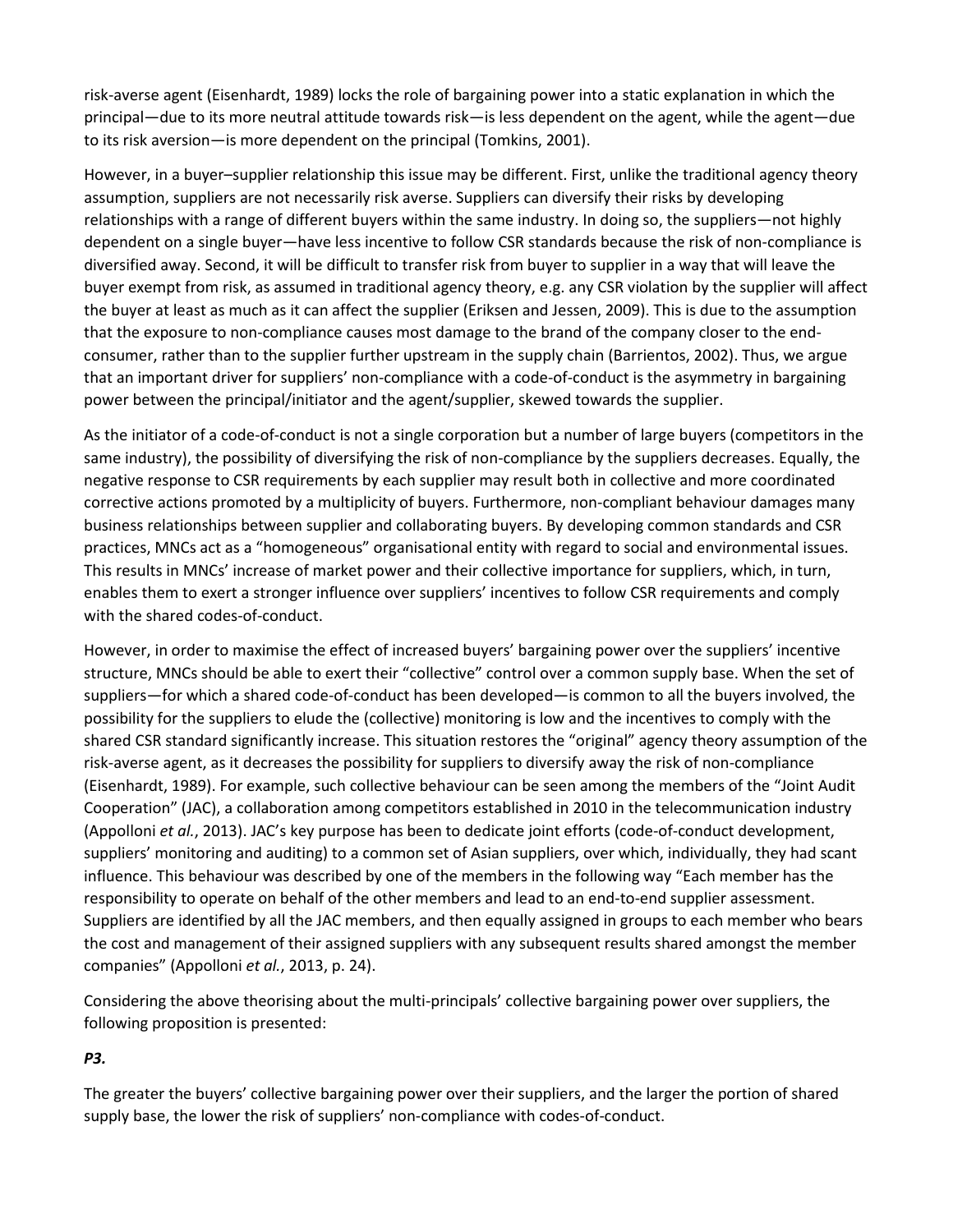#### Multi-principal collaboration and safeguards

The extant literature argues that relationship safeguards can lead to compliance because they influence the incentives of the suppliers, so that it is in their best economic interests to comply (Eriksen and Jessen, 2009). Here, we consider two different safeguards for codes-of-conduct: reward and sanction; and reputation effects.

In the context of compliance with codes-of-conduct, rewards and sanctions impact on the cost/benefit imbalance between MNCs (code initiators) and suppliers. Rewards can be utilised in two different ways: as a premium price on products bought by compliant suppliers; and, as a help to the supplier, who is dealing with increased costs related to compliance; however, for such investments to make sense for MNCs, there has to be a causal (direct) link between reward and suppliers' compliant behaviour (Pedersen and Andersen, 2006). As the function of sanctions is to penalise suppliers' non-compliance, in the most extreme cases of non-compliance, the buyer can terminate suppliers' contracts (Prosman *et al.*, 2016).

Considering the above, one could argue that multi-principal collaboration has the potential to enforce both the rewarding and sanctioning safeguards. On the one side, collaborating buyers have more resources and possibilities to recompense compliant suppliers, and can also develop common procedures to accomplish this goal. Furthermore, buyers might jointly develop more efficient practices to help suppliers with the increased costs related to CSR implementation, e.g. the supporting tools developed by the JAC members in the telecommunication industry (solution database, reports and best practices). On the other side, their collective efforts might also result in a more effective and efficient sanctioning system for the suppliers. The collaborating buyers can develop common procedures to sanction non-compliant behaviours and a more structured and coordinated approach to make the sanctioning system more effective (Eriksen and Jessen, 2009).

Rewards and sanctions, as safeguards, are only effective if they are a credible action/threat (Aguinis and Glavas, 2012), e.g. the threat of exiting a relationship with a supplier has little effect if the buyer is highly dependent on the supplier's products. In contrast, the suppliers have a strong incentive to honour the terms of a code-ofconduct, if their future depends on continuous cooperation with the buyers (supplier dependence). To increase their credibility, the relationship safeguards need to be jointly developed and implemented by collaborating principals (Cuevas-Rodríguez *et al.*, 2012). The principals' joint safeguarding has the double effect of reducing single-buyer dependence while increasing suppliers' dependence on collaborating buyers. Through an increase in the bargaining power of buyers and the supplier dependence on all of them, a multi-principal collaboration makes jointly developed reward and sanction safeguards more credible signals to suppliers. Because their behaviour would be analysed by a multiplicity of buyers—all acting together with a relevant economic importance—the suppliers have a strong incentive to honour the shared standards and all other CSR practices.

Following the preceding theorising about the use of rewards and sanctions, the following proposition is presented:

#### *P4.*

Supplier's compliance with codes-of-conduct will increase when multi-principal collaboration results in enforced relationship safeguards based on both rewards and sanctions.

Reputation effect is seen as a resource that influences future income (Koch, 1995), and is one of the main reasons why companies are adopting CSR initiatives in the first place (Pedersen and Andersen, 2006). Reputation effect acts in two ways: the buyers' reputation of socially responsible and reliable partners positively influences the motivation of suppliers to become part of the relationship, and thus comply with buyers' CSR practices; and suppliers' reputation can be seen by buyers as a resource, which influences future economic transactions (Bensaou and Anderson, 1999). For example, if the supplier acts opportunistically, the buyer may not engage with it in future business; in fact, it may circulate information about the suppliers' opportunism within its supply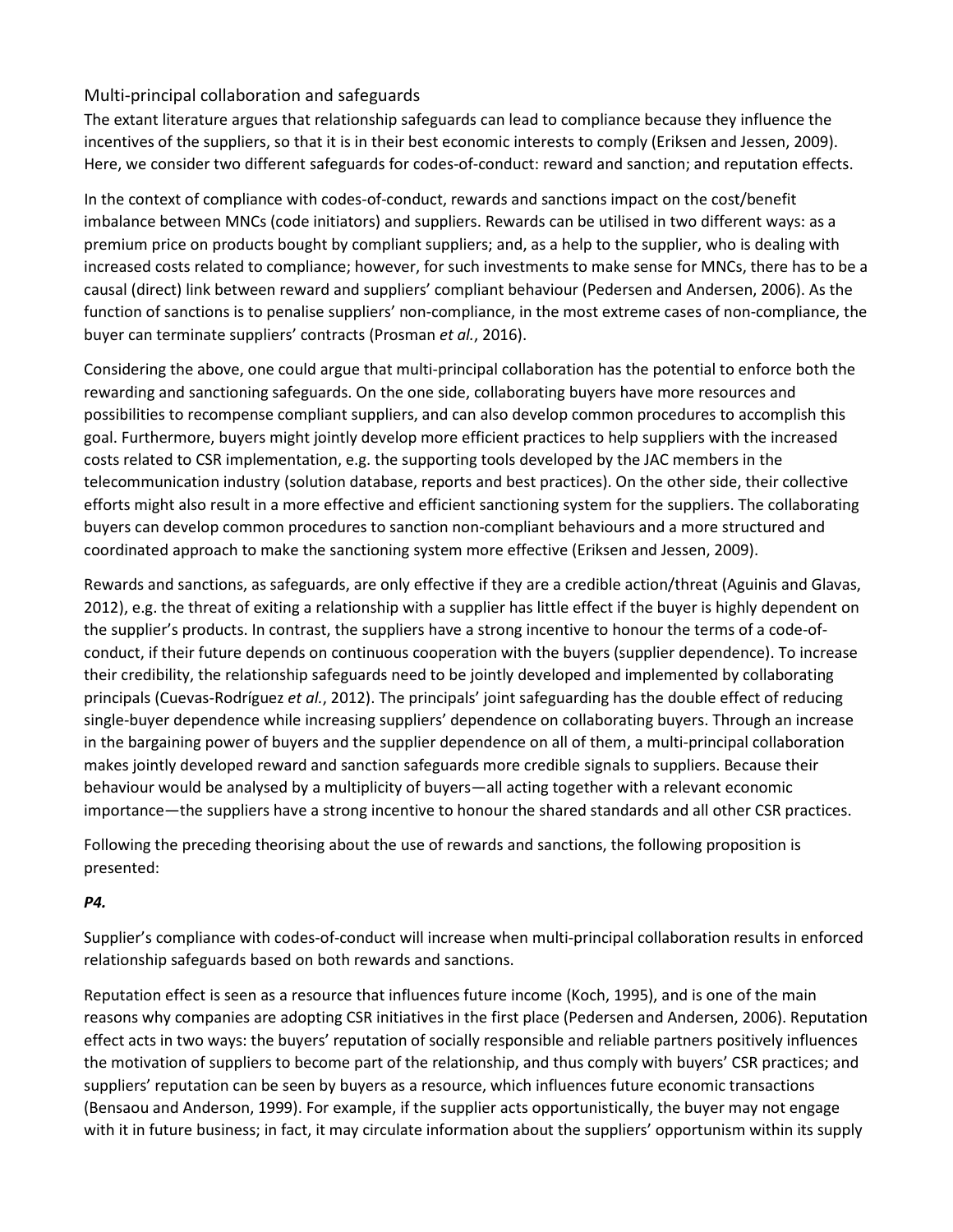network, and in doing so, extends the effect of a negative reputation to a multiplicity of relevant actors. The supplier's choice of action therefore depends on its evaluation of the costs and benefits of being a reliable partner. The multi-principal collaboration affects the reputation mechanism in multiple ways (Hill and Rapp, 2014). On the one hand, the MNCs' joint efforts in developing shared standards and policies show their concrete commitment to CSR initiatives and increase the reputation of the involved firms as socially responsible partners both towards customers and suppliers. Multi-principal collaboration also reduces the costs associated with establishing and maintaining a reputation as an honest and trustworthy partner for all the buyers involved, thus increasing the motivational role and utility of this safeguard for suppliers' compliance (Ciliberti *et al.*, 2009). On the other hand, a multi-principal collaboration increases the value of suppliers' reputation in the business environment, i.e. the safeguarding role of reputation is increased because suppliers' behaviour can influence future cooperation with a multiplicity of collaborating buyers. Thus, the following proposition is presented:

#### *P5.*

The reputational effect of multi-principal collaboration will positively incentivise suppliers to comply with codesof-conduct.

Multi-principal collaboration: reflection on tensions related to information sharing among competitors Multi-principal collaboration falls into the category of "coopetition", where competing firms in the same industry work jointly towards the same goal—for this paper, ensuring suppliers' compliance with shared codesof-conduct. While coopetition combines the benefits of cooperative and competitive behaviours, and is seen by some as producing greater benefits than pure collaborative agreements (e.g. Le Roy and Fernandez, 2015), it also introduces tensions related to the sharing and protecting of information between coopeting companies (Fernandez and Chiambaretto, 2016). Buyers can use shared information and knowledge to analyse the environmental and social deficiencies of suppliers; they can learn from one another and define corrective actions for non-compliant suppliers (Arya and Salk, 2006). However, they remain competitors and the information shared between them could be potentially misused for the purposes of obtaining individual companies' benefits and advantages (Nelson and Winter, 1982). The dilemma between a company's need to share information in order to ensure the success of the collaborative initiative and its need to limit information sharing to protect its sources of competitive advantage generates tensions among competitors and discourages potential companies from taking part in such projects (Arya and Salk, 2006).

To manage this tension, most firms rely on control mechanisms: "a set of formal and informal rules that is designed to control the behaviour of the partners and of the alliance *per se*" (Fernandez and Chiambaretto, 2016, p. 68). Control mechanisms are implemented to facilitate interactions between competitors while increasing the incentives for the partner to eliminate (or at least reduce) opportunistic behaviours. Control mechanisms assume several forms: formal ones comprise contracts that define rules and penalties related to the information shared between competitors; they also refer to (formal) procedures or structures to support the strategic development of the collaboration (Lee and Cavusgil, 2006). A common example of formal control developed in CSR collaboration is the confidentiality agreement, which contains indications for information sharing among buyers.

In addition, informal control mechanisms can be used to make decisions on a daily basis and to complement formal mechanisms (Hurmelinna-Laukkanen and Olander, 2014), e.g. to help categorise information and determine if a particular type of information should be shared or externally communicated. The most frequently mentioned informal control mechanism is trust (Das and Teng, 2004). As the principals have a common interest to pursue, they are more likely to perform honest and selfless actions. The voluntary component of this decision and the presence of a "natural" goal congruence among the principals leave room for the trust mechanism to be considered and to effectively function. In such a situation, creating a climate of trust increases the portion of a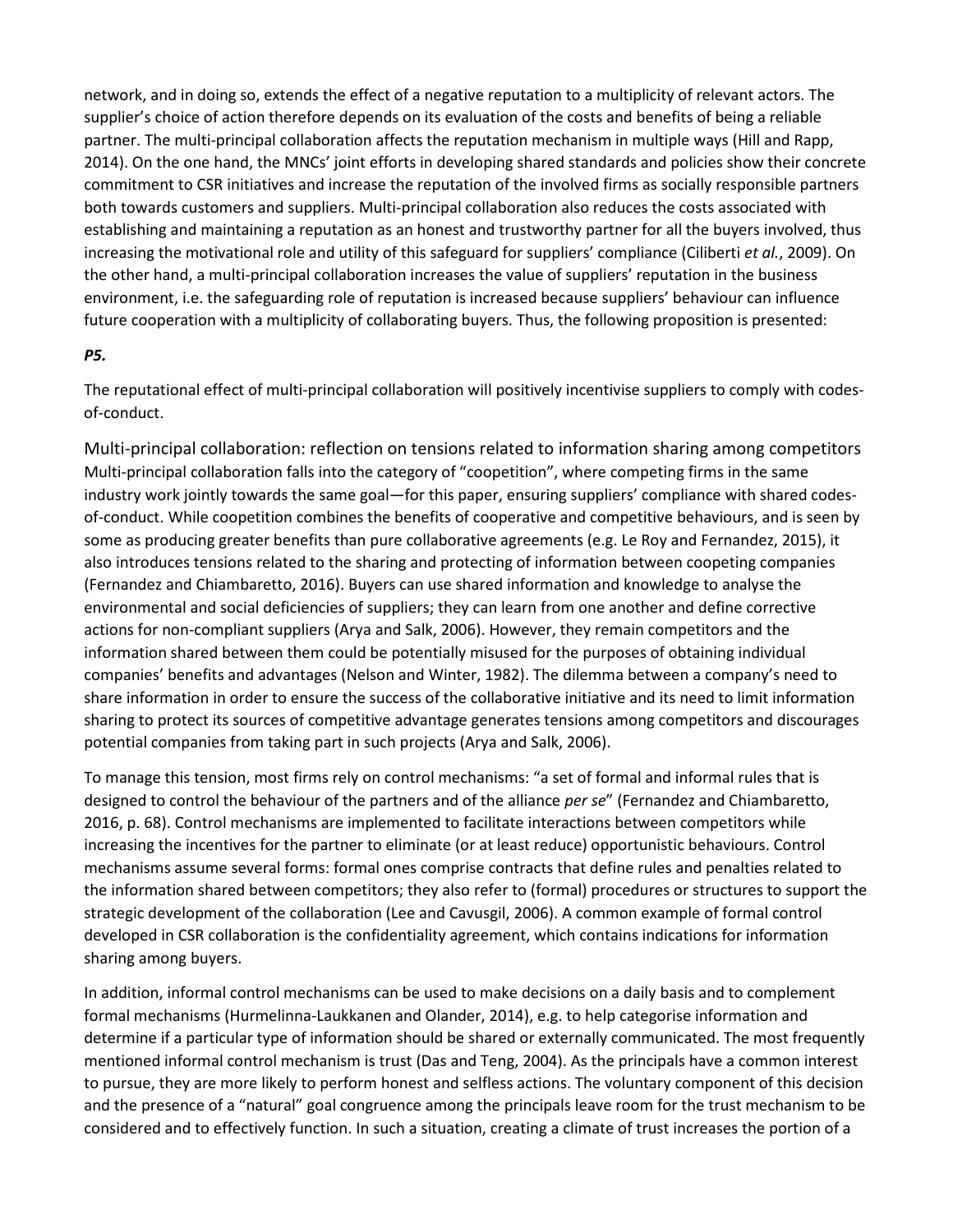partner's utility associated with feelings of achievement or self-esteem resulting from performing well, and decreases the disutility associated with the effort required (Cuevas-Rodríguez *et al.*, 2012). These conditions are likely to result in fewer conflicts of interest between collaborating principals. Besides, the alignment of the principals will also improve the relationship with the suppliers as the trust-based social contract developed by the collaborating buyers gives the supplier a consistent message which is easily translated into strong incentives to comply (Tate *et al.*, 2010).

Given the preceding theorising, the following proposition is presented:

#### *P6.*

Supplier's compliance with a code-of-conduct will increase when the information sharing among the multiprincipal collaborators is governed by a combination of formal and informal control mechanisms.

The preceding theorising and developed propositions are summarised in the conceptual model, depicted in Figure 1.

#### Discussion and conclusions

In this study, we turn to agency theory to theorise about ways in which multi-principal collaborators could manage relationships with their suppliers in order to decrease the risk of suppliers' non-compliance with shared codes-of-conduct.

Most of the extant literature on suppliers' compliance with CSR standards focusses on single-firm initiatives and addresses the problem of CSR standards' compliance by analysing dyadic buyer–supplier relationships from the perspective of a single firm (e.g. Egels-Zandèn, 2014; Lund-Thomsen, 2008). Herein lies our first contribution as we focus on the relationship between the multiple collaborating MNCs and their suppliers. By shifting the focus from a single firm level of analysis to the relationship level, we offer a codes-of-conduct novel perspective that shows how collaborating MNCs—which share the same environmental and social objectives and have similar characteristics and attitudes towards risk—could more effectively manage relationships with their suppliers. This aspect has been widely ignored in the literature examining CSR initiatives, where the focus has been both on the relational dynamics among stakeholders (MNCs but also NGOs, international organisations and government) and on the impacts of such dynamics on suppliers' collaboration (Mele and Schepers, 2013; Roloff, 2007).

By drawing on key tenets of agency theory—i.e. information monitoring, bargaining power and safeguarding mechanisms, we provide a more granular, yet theoretically grounded foundation for analysing the multiprincipal–supplier relationship, with the aim of decreasing suppliers' non-compliance with shared codes-ofconduct. This is currently absent from the extant literature (e.g. Barrientos and Smith, 2007; Egels-Zandèn, 2014; Lee, 2008; Locke *et al.*, 2009) and it is here where we position our second contribution.

We show in our analysis that joint actions of collaborating MNCs lead to a reduction of information asymmetry in the relationship with their suppliers through more efficient information monitoring systems. This extends the current body of literature on information gathering in the CSR context, which is mainly focussed on the tradeoffs between internal and external auditing (Hill and Rapp, 2014), and argues in support of a third-party inclusion in the process. While we do not oppose an established practice of including third parties in supplier monitoring activities, we suggest that where task programmability of a third party's monitoring activities is high, the risk of unwanted information asymmetries between multi-principal collaborators and their suppliers will be lower due to the lesser chance of the third party's failure to effectively monitor principals' supplier base.

Second, we showed that multi-principal collaboration results in the increase of MNCs' bargaining power over their suppliers, particularly in situations where the proportion of shared supplier base is high. An increase of MNCs' bargaining power acts as an effective mechanism for reducing goal incongruence between principal and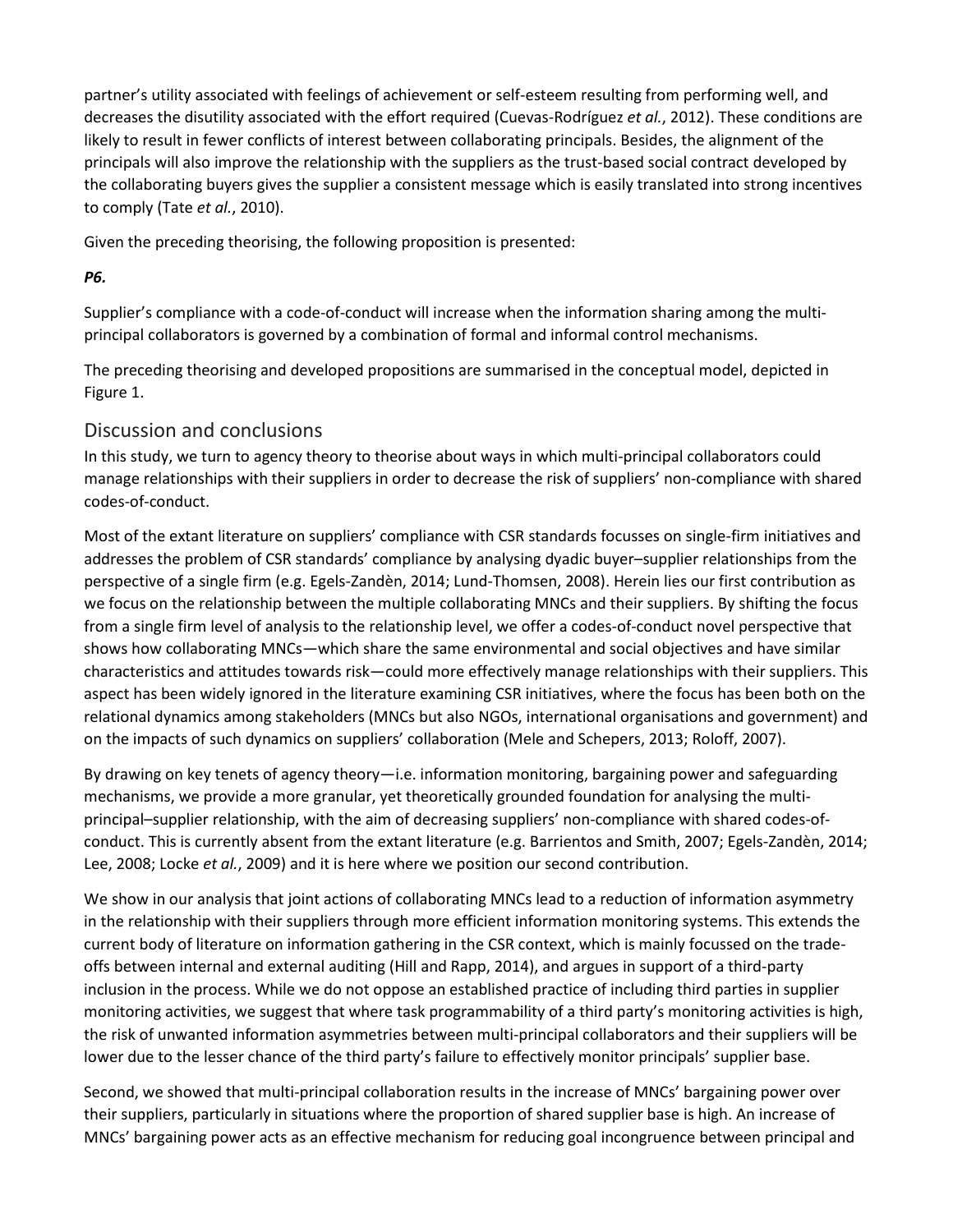agent, and thus lowers the risk of suppliers' non-compliance. This extends the current body of knowledge, given that extant studies largely ignore the role of bargaining power, through analysing relationships between MNCs and suppliers (e.g. Locke *et al.*, 2009; Saam, 2007). The study also extends the emerging body of knowledge of social interaction between actors in the context of CSR (Aguilera *et al.*, 2007; Lee, 2008), by highlighting the ability of multi-principal collaboration to enforce rewards and sanction-based safeguards in order to reduce goal conflicts between collaborating buyers and suppliers. Furthermore, we show that it is not only the vertical relationship (i.e. relationship between the multi-principal collaborators and suppliers) that has to be effectively managed, but also the horizontal—i.e. the relationship between collaborating principals. We point specifically towards the tensions related to information sharing between collaborating principals and the need for the use of formal and informal control mechanisms to cater for potentially conflicting interests between collaborating competitors. The focus on the horizontal relationship among the collaborating buyers allows reflection on the importance of the alignment among MNCs. Such alignment will also impact on the relationship with suppliers as it makes the message from the buyers more credible and consistent, becoming a strong incentive for suppliers to comply.

This study has also important managerial implications. It shows that managers of MNCs who are collaborating on joint code-of-conduct development and find themselves in situations where they have to deal with noncompliant suppliers should not despair. Managers have to proactively manage relationships with their suppliers, rather than adopting a hands-off approach (as the case of Staples in Grant and Ando, 2008). In doing so, they have at their disposal a variety of mechanisms that, if effectively used, may result in a decrease in suppliers' non-compliance. Specifically, we suggest focussing attention on improving the information monitoring system and designing appropriate relationships with a specialised third party, as these actions will be reflected in reduced information asymmetry with suppliers. Moreover, managers should focus on increasing buyers' bargaining power and jointly develop safeguards, as these will increase goal congruence between MNCs and their suppliers. Finally, the study provides suggestions for addressing the potential tensions among collaborating competitors, a highly sensitive problem for MNCs operating in dynamic and turbulent environments (Fernandez and Chiambaretto, 2016). This is particularly important, considering the risks related to leakage of sensitive information, and the consequent negative repercussions on companies' reputation and competitiveness, which is considered one of the main limitations for such collaborative initiatives in a CSR context (Arya and Salk, 2006).

As this work is conceptual in its nature, we propose several avenues for further research. First, this work requires empirical testing. The adoption of a deductive (theory-testing) qualitative case-based approach is proposed, which can be executed through a competing theory or longitudinal data approach (see Barratt *et al.*, 2011 for more methodological details and Ketokivi and Choi, 2014 for case study research for testing). This would enable researchers to refine our propositions and the theoretical boundaries of our work. A qualitative approach is suggested in order to capture the complexity of the phenomenon (i.e. relationships' management in CSR contexts) with the intent to build and extend theories, to explore the interaction of multiple variables and better understand emerging issues in their real-world settings (Barratt *et al.*, 2011). Second, we suggest expanding the understanding of multi-principal collaboration in CSR contexts by integrating agency theory with behavioural perspectives (Cuevas-Rodríguez *et al.*, 2012). Trust-based and commitment-based mechanisms of control over agents' behaviour can be combined with extrinsic incentives prescribed by traditional agency theory. Finally, while this research proposes a number of incentives to increase suppliers' compliance with CSR targets in a multi-principal collaboration environment, it does not investigate the role of public regulations as a complementary mechanism to MNCs' private initiatives (e.g. Amengual, 2010), which is another important area for future research.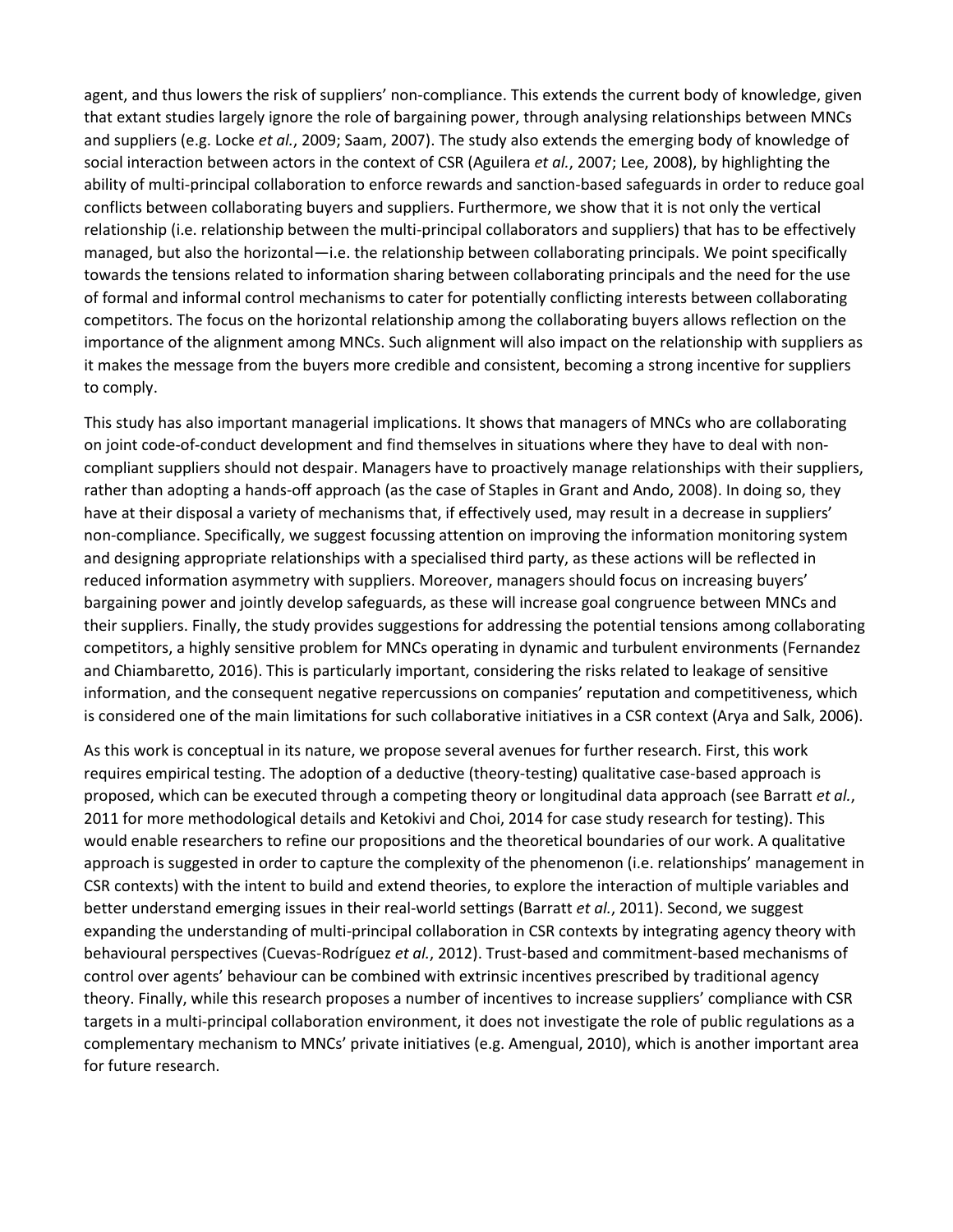# References

- Aguilera, R.V., Rupp, D.E., Williams, C.A. and Ganapathi, J. (2007), "Putting the S back in corporate social responsibility: a multilevel theory of social change in organizations", Academy of Management Review, Vol. 32 No. 3, pp. 836-863.
- Aguinis, H. and Glavas, A. (2012), "What we know and don't know about corporate social responsibility: a review and research agenda", Journal of Management, Vol. 38 No. 4, pp. 932-968.
- Amengual, M. (2010), "Complementary labor regulation: the uncoordinated combination of state and private regulators in the Dominican Republic", World Development, Vol. 38 No. 3, pp. 405-414.
- Andersen, M. and Skjøtt-Larsen, T. (2009), "Corporate social responsibility in global supply chains", Supply Chain Management: An International Journal, Vol. 14 No. 2, pp. 75-86.
- Appolloni, A., Risso, M. and Zhang, T. (2013), "Collaborative approach for sustainable auditing of global supply chains", Symphonya—Emerging Issues in Management, Vol. 2 No. 2, pp. 19-31.
- Armbruster-Sandoval, R. (2005), Globalization and Cross-border Labor Solidarity in the Americas: The Anti-Sweatshop Movement and the Struggle for Social Justice, Routledge, New York, NY.
- Arrow, K. (1985), "The economics of agency", in Pratt, J. and Zeckhauser, R. (Eds), Principals and Agents: The Structure of Business, Harvard University Press, Boston, MA, pp. 37-51.
- Arya, B. and Salk, J.E. (2006), "Cross-sector alliance learning and effectiveness of voluntary codes of corporate social responsibility", Business Ethics Quarterly, Vol. 16 No. 2, pp. 211-234.
- Barratt, M., Choi, T.Y. and Li, M. (2011), "Qualitative case studies in operations management: trends, research outcomes, and future research implications", Journal of Operations Management, Vol. 29 No. 4, pp. 329- 342.
- Barrientos, S. (2002), "Mapping codes through the value chain", in Jenkins, R., Pearson, R. and Seyfang, G. (Eds), Corporate Social Responsibility and Labour Rights—Codes-of-Conduct in the Global Economy, Earthscan Publications, London, pp. 61-76.
- Barrientos, S. and Smith, S. (2007), "Do workers benefit from ethical trade? Assessing codes of labour practice in global production systems", The World Quarterly, Vol. 28 No. 4, pp. 713-729.
- Bastl, M., Johnson, M. and Choi, T.Y. (2013), "Who's seeking whom? Coalition behavior of a weaker player in buyer-supplier relationships", Journal of Supply Chain Management, Vol. 49 No. 1, pp. 8-28.
- Bensaou, M. and Anderson, E. (1999), "Buyer supplier relations in industrial markets: when do buyers risk making idiosyncratic investments?", Organization Science, Vol. 10 No. 4, pp. 460-481.
- Bergen, M., Dutta, S. and Walker, O.C Jr. (1992), "Agency relationships in marketing: a review of the implications and applications of agency and related theories", The Journal of Marketing, Vol. 56 No. 3, pp. 1-24.
- Blome, C. and Paulraj, A. (2013), "Ethical climate and purchasing social responsibility: a benevolence focus", Journal of Business Ethics, Vol. 116 No. 3, pp. 567-585.
- Buvik, A. and Reve, T. (2002), "Inter-firm governance and structural power in industrial relationships: the moderating effect of bargaining power on the contractual safeguarding of specific assets", Scandinavian Journal of Management, Vol. 18 No. 3, pp. 261-284.
- Choi, T.Y. and Wacker, J.G. (2011), "Theory building in the OM/SCM field: pointing to the future by looking at the past", Journal of Supply Chain Management, Vol. 47 No. 2, pp. 8-11.
- Choi, T.Y. and Wu, Z. (2009), "Triads in supply networks: theorizing buyer-supplier-supplier relationships", Journal of Supply Chain Management, Vol. 45 No. 1, pp. 8-24.
- Ciliberti, F., de Haan, J., de Groot, G. and Pontrandolfo, P. (2009), "Codes to coordinate supply chains: SMEs' experiences with SA8000", Supply Chain Management: An International Journal, Vol. 14 No. 2, pp. 117- 127.
- Clean Clothes Campaign (2016), "Dangerous delays on workers safety", available at: https:// cleanclothes.org/resources/publications/dangerous-delays-on-worker-safety/view (accessed 1 September 2017).
- Cuevas-Rodríguez, G., Gomez-Mejia, L.R. and Wiseman, R.M. (2012), "Has agency theory run its course? Making the theory more flexible to inform the management of reward systems", Corporate Governance: An International Review, Vol. 20 No. 6, pp. 526-546.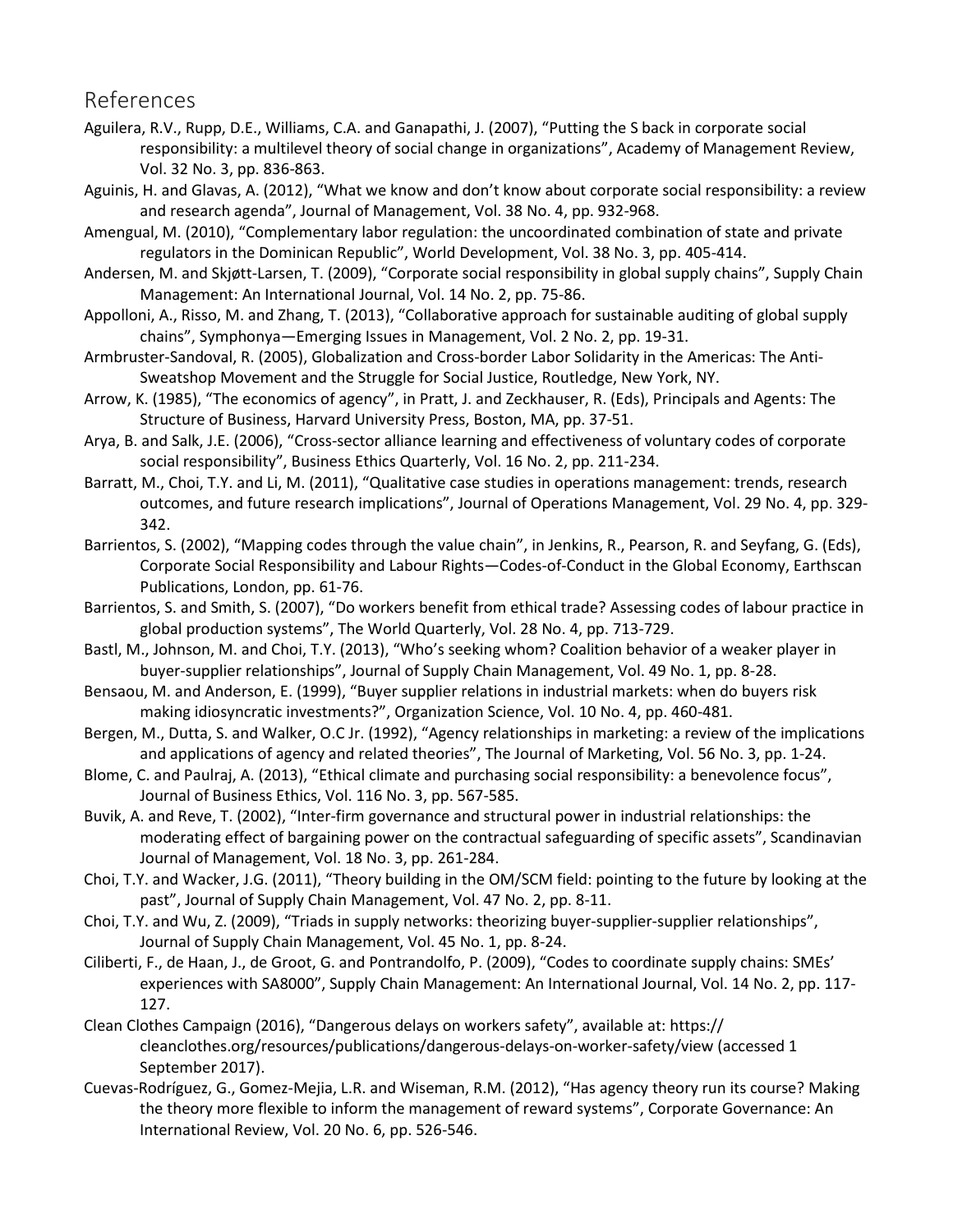- Das, T.K. and Teng, B. (2004), "Trust, control, and risk in strategic alliances: an integrated framework", Organization Studies, Vol. 22 No. 4, pp. 207-226.
- Egels-Zandèn, N. (2007), "Suppliers' compliance with MNCs' codes-of-conduct: behind the scenes at Chinese toy suppliers", Journal of Business Ethics, Vol. 75 No. 1, pp. 45-62.
- Egels-Zandèn, N. (2014), "Revisiting supplier compliance with MNC Codes-of-conduct: recoupling policy and practice at Chinese toy suppliers", Journal of Business Ethics, Vol. 119 No. 1, pp. 59-75.
- EICC (2016), "Electronic industry citizenship coalition", annual report, available at: www.eiccoalition.org (accessed 12 September 2017).
- Eisenhardt, K.M. (1989), "Agency theory: an assessment and review", The Academy of Management Review, Vol. 14 No. 1, pp. 57-74.
- Eriksen, N.S. and Jessen, Z.K. (2009), "Enhancing code of conduct compliance: exploring SME possibilities of control among Chinese suppliers", master's thesis, Department of Management, Copenhagen Business School, 12 May.
- Erwin, P.M. (2011), "Corporate codes-of-conduct: the effects of code content and quality on ethical performance", Journal of Business Ethics, Vol. 99 No. 4, pp. 535-548.
- Fayezi, S., O'Loughlin, A. and Zutshi, A. (2012), "Agency theory and supply chain management: a structured literature review", Supply Chain Management: An International Journal, Vol. 17 No. 5, pp. 556-570.
- Fernandez, A.S. and Chiambaretto, P. (2016), "Managing tensions related to information in coopetition", Industrial Marketing Management, Vol. 53, pp. 66-76.
- Grant, J. and Ando, R. (2008), "Staples cuts ties with APP on environment worry", Reuters, available at: www.reuters.com/article/2008/02/08/environment-staples-app-dcidUSN0847096820080208 (accessed 12 September 2017).
- Hill, R.P. and Rapp, J.M. (2014), "Codes of ethical conduct: a bottom-up approach", Journal of Business Ethics, Vol. 123 No. 4, pp. 621-630.
- Hofmann, H., Schleper, M.C. and Blome, C. (2015), "Conflict minerals and supply chain due diligence: an exploratory study of multi-tier supply chains", Journal of Business Ethics, Vol. 140 No. 1, pp. 97-114.
- Hurmelinna-Laukkanen, P. and Olander, H. (2014), "Coping with rivals' absorptive capacity in innovation activities", Technovation, Vol. 34 No. 1, pp. 3-11.
- Jenkins, R. (2001), Corporate Codes-of-Conduct: Self-Regulation in a Global Economy, United Nations Research Institute for Social Development, Geneva.
- Jensen, M.C. and Meckling, W.H. (1976), "Theory of the firm: managerial behavior, agency costs, and ownership structure", Journal of Financial Economics, Vol. 3 No. 4, pp. 305-360.
- Jiang, B. (2009), "Implementing supplier codes of conduct in global supply chains: process explanations from theoretic and empirical perspectives", Journal of Business Ethics, Vol. 85 No. 1, pp. 77-92.
- Ketchen, D.J. Jr and Hult, G.T.M. (2011), "Building theory about supply chain management: some tools from the organizational sciences", Journal of Supply Chain Management, Vol. 47 No. 2, pp. 12-18.
- Ketokivi, M. and Choi, T. (2014), "Renaissance of case research as a scientific method", Journal of Operations Management, Vol. 32 No. 5, pp. 232-240.
- Koch, C.A. (1995), "Economic transactions, opportunistic behavior and protective mechanisms", University of Southern Denmark, Department of Management, Odense.
- Lassar, W.M. and Kerr, J.L. (1996), "Strategy and control in supplier-distributor relationships: an agency perspective", Strategic Management Journal, Vol. 17 No. 8, pp. 613-632.
- Lee, K.H. and Kim, J.W. (2009), "Current status of CSR in the realm of supply management: the case of the Korean electronics industry", Supply Chain Management: An International Journal, Vol. 14 No. 2, pp. 138-148.
- Lee, M.P. (2008), "A review of the theories of corporate social responsibility: its evolutionary path and the road ahead", International Journal of Management Reviews, Vol. 10 No. 1, pp. 53-73.
- Lee, Y. and Cavusgil, S.T. (2006), "Enhancing alliance performance: the effects of contractual-based versus relational-based governance", Journal of Business Research, Vol. 59 No. 8, pp. 896-905.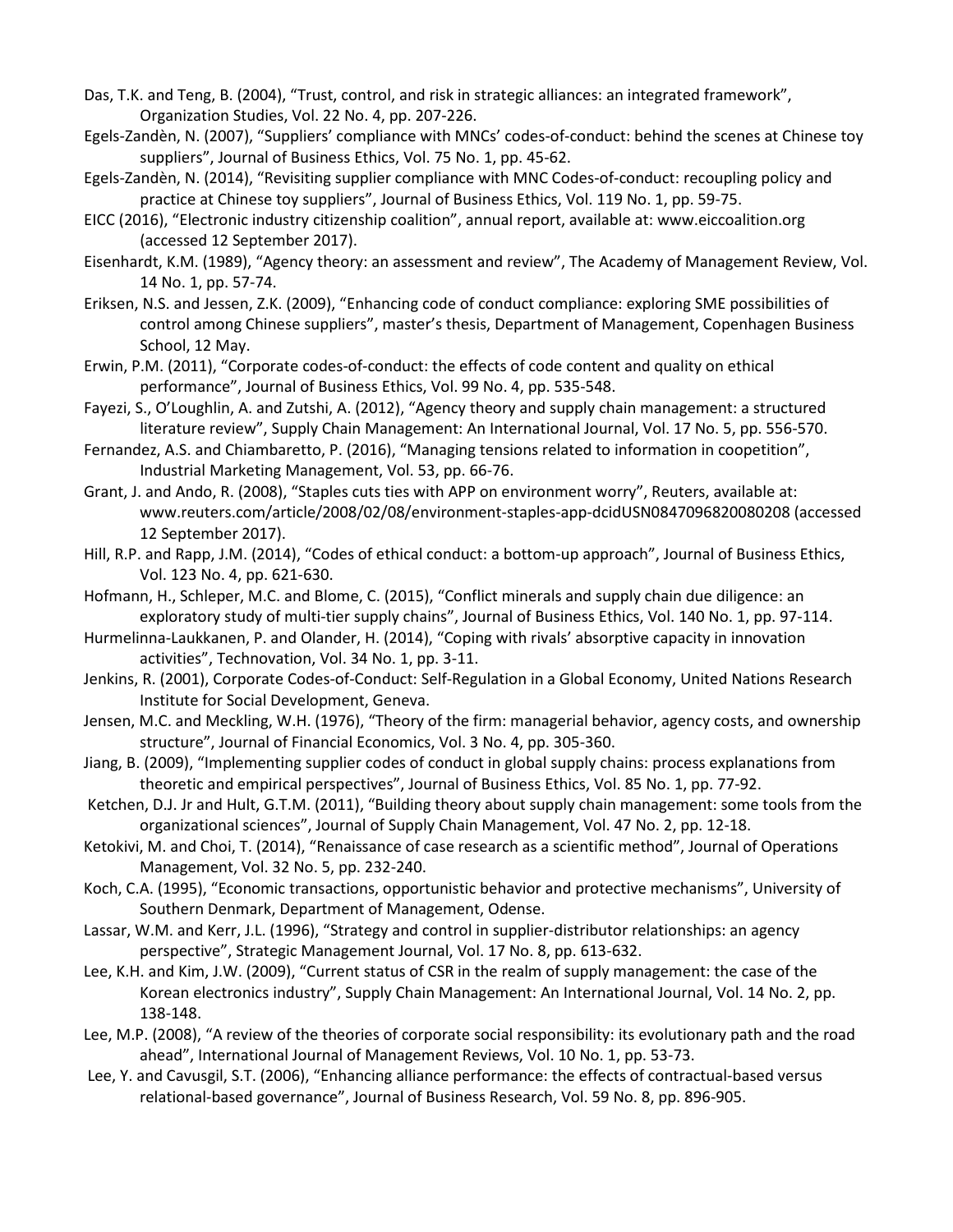- Le Roy, F. and Fernandez, A.S. (2015), "Managing coopetitive tensions at the working group level: the rise of the coopetitive project team", British Journal of Management, Vol. 26 No. 4, pp. 671-688.
- Locke, R., Amengual, M. and Mangla, A. (2009), "Virtue out of necessity? Compliance, commitment, and the improvement of labor conditions in global supply chains", Politics & Society, Vol. 37 No. 3, pp. 319-351.
- Locke, R., Kochan, T., Romis, M. and Qin, F. (2007), "Beyond corporate codes-of-conduct: work organization and labour standards at Nike's suppliers", International Labour Review, Vol. 146 Nos 1/2, pp. 21-40.
- Lund-Thomsen, P. (2008), "The global sourcing and codes-of-conduct debate: five myths and five recommendations", Development and Change, Vol. 39 No. 6, pp. 1005-1018.
- Lund-Thomsen, P. and Nadvi, K. (2010), "Clusters, chains and compliance: corporate social responsibility and governance in football manufacturing in South Asia", Journal of Business Ethics, Vol. 93 No. 2, pp. 201- 222.
- Maloni, M.J. and Brown, M.E. (2006), "Corporate social responsibility in the supply chain: an application in the food industry", Journal of Business Ethics, Vol. 68 No. 1, pp. 35-52.
- Mele, V. and Schepers, D.H. (2013), "E pluribus unum? Legitimacy issues and multi-stakeholders codes-ofconduct", Journal of Business Ethics, Vol. 118 No. 3, pp. 561-576.
- Milgrom, P. and Roberts, J. (1992), Economics, Organization and Management, Prentice Hall, Englewood Cliffs, NJ.
- Mishra, D.P., Heide, J.B. and Cort, S.G. (1998), "Information asymmetry and levels of agency relationships", Journal of Marketing Research, Vol. 35 No. 3, pp. 277-295.
- Mitnick, B. (1973), "Fiduciary rationality and public policy: the theory of agency and some consequences", paper presented at the Annual Meeting of the American Political Science Association, New Orleans, LA, p. 140.
- Montabon, F., Pagell, M. and Wu, Z. (2016), "Making sustainability sustainable", Journal of Supply Chain Management, Vol. 52 No. 2, pp. 11-27.
- Mzembe, A.N., Lindgreen, A., Maon, F. and Vanhamme, J. (2016), "Investigating the drivers of corporate social responsibility in the global tea supply chain: a case study of eastern produce limited in Malawi", Corporate Social Responsibility and Environmental Management, Vol. 23 No. 3, pp. 165-178.
- Nelson, R.R. and Winter, S.G. (1982), An Evolutionary Theory of Economic Change, Belknap Press/ Harvard University Press, Cambridge.
- Ngai, P. (2005), "Global production, company codes-of-conduct, and labor conditions in China: a case study of two factories", The China Journal, Vol. 54 No. 5, pp. 101-113.
- O'Rourke, D. (2002), "Monitoring the monitors: a critique of corporate third party labor monitoring", in Jenkins, R., Pearson, R. and Seyfang, G. (Eds), Corporate Responsibility and Ethical Trade: Codes-of-Conduct in the Global Economy, Earthscan, London, pp. 196-208.
- O'Rourke, D. and Brown, G. (2003), "Experiments in transforming the global workplace: Incentives for and impediments to improving workplace conditions in China", International Journal of Occupational and Environmental Health, Vol. 9 No. 4, pp. 378-385.
- Pedersen, E.R. and Andersen, M. (2006), "Safeguarding corporate social responsibility (CSR) in global supply chains: how codes-of-conduct are managed in buyer-supplier relationships", Journal of Public Affairs, Vol. 6 Nos 3/4, pp. 228-240.
- Peloza, J. and Falkenberg, L. (2009), "The role of collaboration in achieving corporate social responsibility objectives", California Management Review, Vol. 51 No. 3, pp. 95-113.
- Perrow, C. (1986), Complex Organizations: A Critical Essay, 3rd ed., Random House, New York, NY.
- Petersen, T. (1993), "The economics of organization: the principal-agent relationship", Acta Sociologica, Vol. 36 No. 3, pp. 277-293.
- Plambeck, E., Lee, H.L. and Yatsko, P. (2012), "Improving environmental performance in your Chinese supply chain", MIT Sloan Management Review, Vol. 53 No. 12, pp. 43-51.
- Porteous, A., Rammohan, S., Cohen, S. and Lee, H. (2012), "Maturity in responsible supply chain management", Global Supply Chain Management Forum Report, Stanford University.